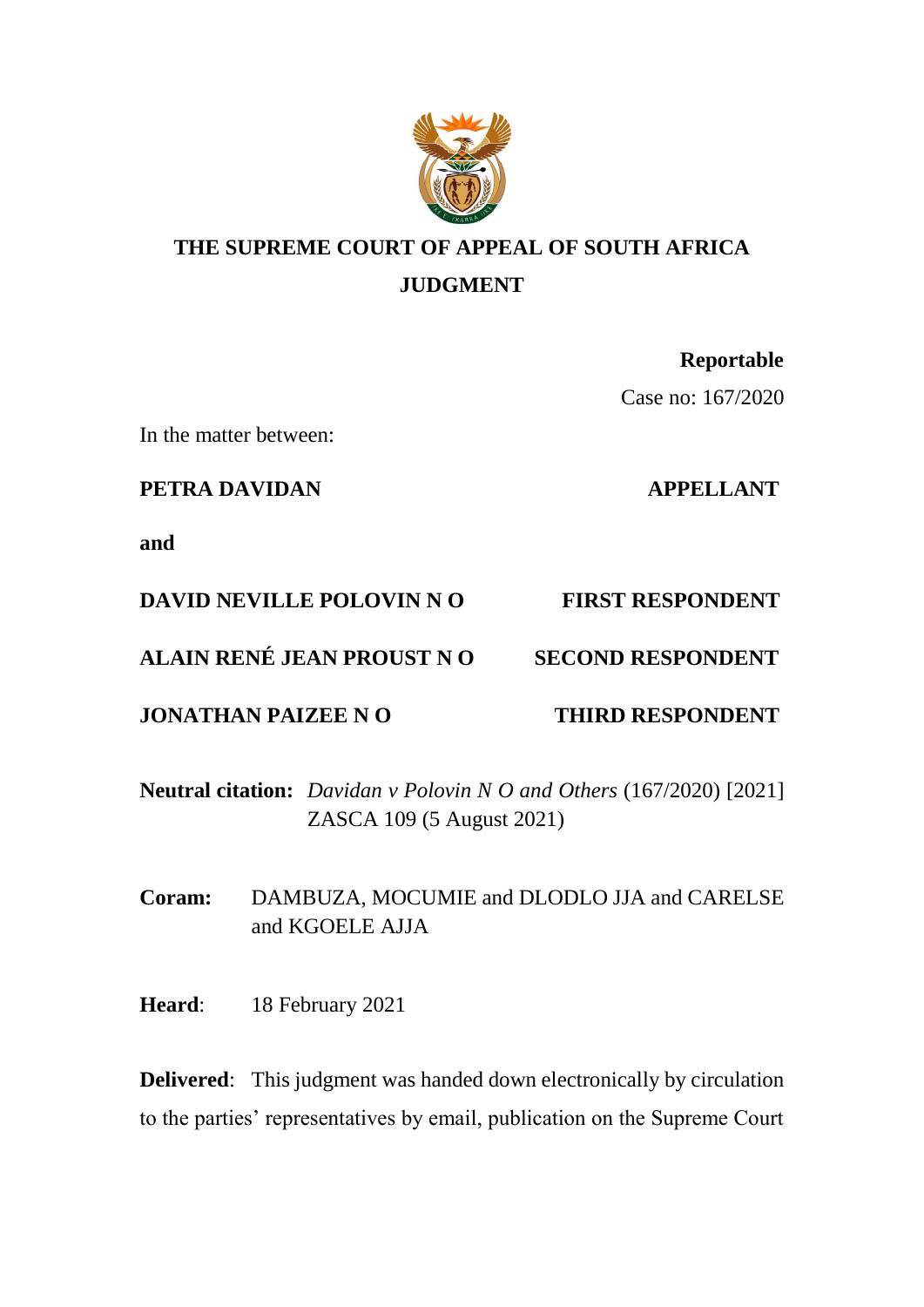of Appeal website and release to SAFLII. The date and time for hand-down of the judgment is deemed to be 10h00 on 5 August 2021.

**Summary:** Application for eviction under PIE – unlawful occupation – Consent to occupy – under an oral lease – termination – was consent lawfully terminated.

### **ORDER** \_\_\_\_\_\_\_\_\_\_\_\_\_\_\_\_\_\_\_\_\_\_\_\_\_\_\_\_\_\_\_\_\_\_\_\_\_\_\_\_\_\_\_\_\_\_\_\_\_\_\_\_\_\_\_\_\_\_\_

**\_\_\_\_\_\_\_\_\_\_\_\_\_\_\_\_\_\_\_\_\_\_\_\_\_\_\_\_\_\_\_\_\_\_\_\_\_\_\_\_\_\_\_\_\_\_\_\_\_\_\_\_\_\_\_\_\_\_\_**

**On appeal from:** Western Cape Division of the High Court, Cape Town (Hack AJ sitting as court of first instance):

1 The appeal is upheld with costs.

2 The order of the court a quo is set aside, and substituted with the following:

'The application is dismissed with costs.'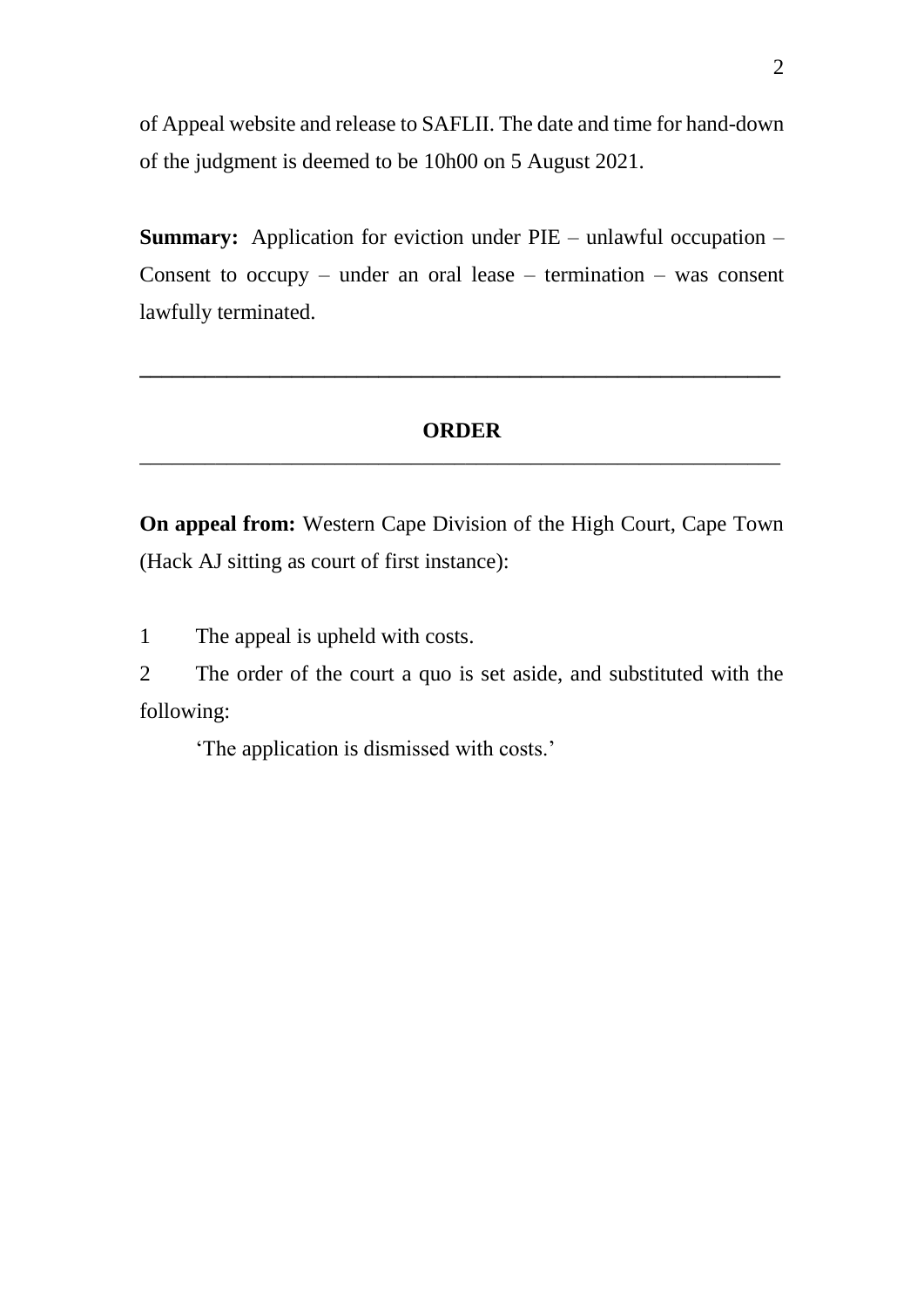\_\_\_\_\_\_\_\_\_\_\_\_\_\_\_\_\_\_\_\_\_\_\_\_\_\_\_\_\_\_\_\_\_\_\_\_\_\_\_\_\_\_\_\_\_\_\_\_\_\_\_\_\_\_\_\_\_\_\_

#### **Carelse AJ (Mocumie JA and Kgoele AJA concurring):**

[1] The respondents are the trustees of the Botany Bay Trust (the Trust) that owns a house in Bantry Bay, Cape Town (the property). The appellant, Ms Petra Davidan, Ms Elizabeth Gunta, the housekeeper, and Ms Helene Schonees, the appellant's 83-year-old mother, occupy the property. On 13 September 2019, the Western Cape Division of the High Court (Hack AJ) granted an order in terms of s 4 of the Prevention of Illegal Eviction from and Unlawful Occupation of Land Act 19 of 1998 (PIE), evicting the appellant (respondent in the court *a quo)* and all those who occupied through or under her, from the property.

[2] On 10 December 2019, the high court dismissed an application for leave to appeal. On 6 February 2020, this Court granted leave to appeal limited to the following issues:

'(a) Whether any right that the appellant may have had to occupy the property had been lawfully terminated?

(b) Whether Mrs Gunta and Mrs Schonees had a direct and substantial interest in the relief sought in the court a quo and were therefore necessary parties who ought to have been cited as co-respondents?'

[3] A chronology of the relevant facts is set out below. The appellant, a real estate agent and the late Mr Mercure Paizee (Mr Paizee) met on 15 March 2002, after he had separated from his ex-wife. Mr Paizee was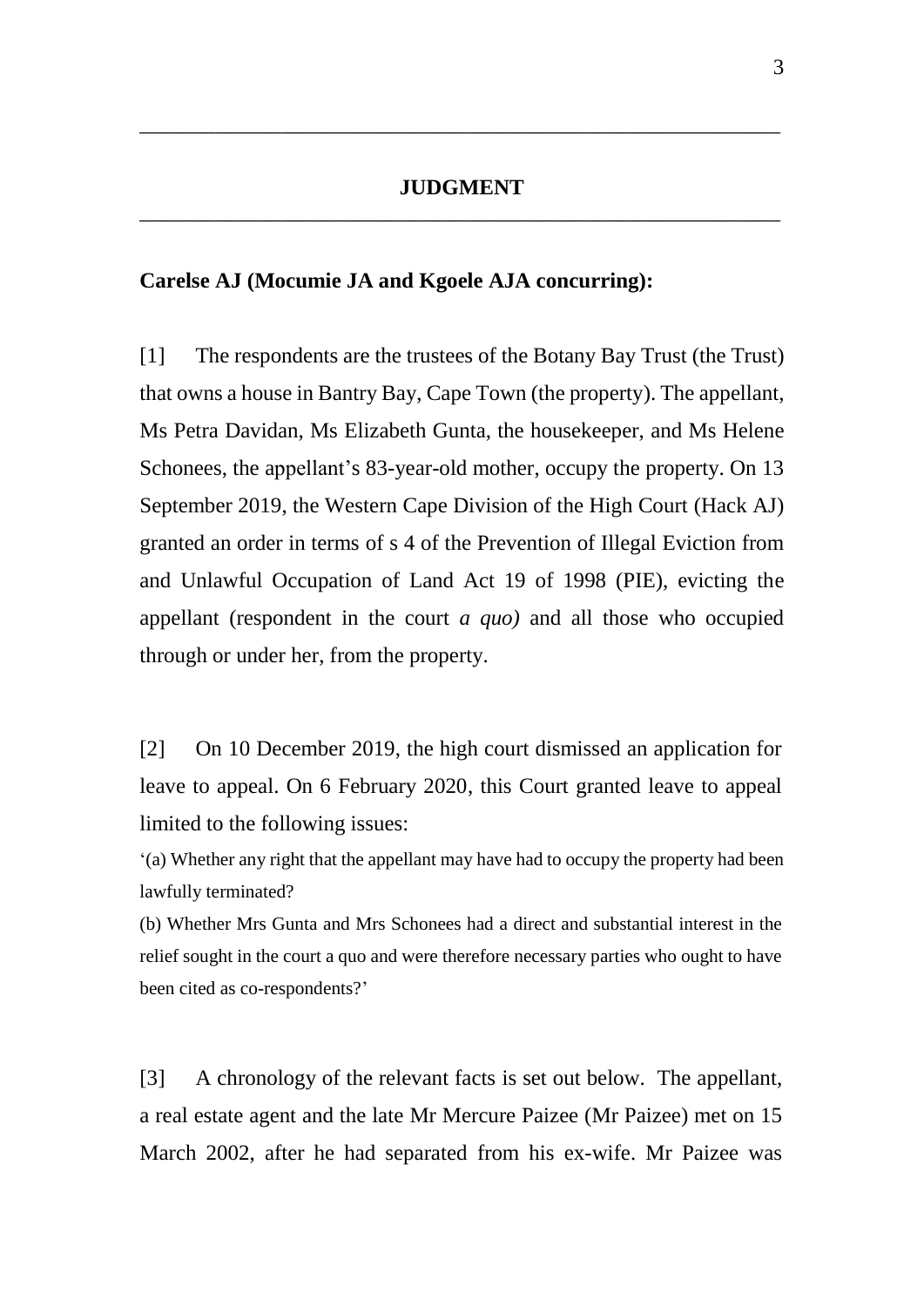residing at the property at the time. Ms Gunta moved into the property during May 2002. Soon thereafter, the appellant and the deceased started co-habiting at the property. The property was the matrimonial property of the deceased and his ex-wife. In 2004 the deceased and his ex-wife divorced.

[4] The property was registered in the name of Mr Paizee's ex-wife. Following an acrimonious divorce, and in terms of the settlement agreement, the property was acquired by and registered in Mr Paizee's name. Compelled by dire financial distress, Mr Paizee agreed after discussions between him and Mr Gamsu that a 'capital realization trust' be created to undertake a development on the property. The development of the property did not materialise. Instead, the Trust was created on 31 March 2004. Mr Paizee transferred the property to the Trust. Mr Paizee had a 50% beneficial interest in the Trust, which was subsequently reduced to 40%. In 2004 a mortgage bond was registered over the property in favour of Absa bank for the standard period of 20 years.

[5] Sometime in 2011, the appellant took out a Discovery Life Policy over the life of Mr Paizee. The purpose of the policy was to ensure that in the event of the deceased's death, their joint obligations to the Trust in respect of the mortgaged bond and municipal charges would be covered. The policy recorded that in the event of either one of them dying, the funds from the policy was to be utilised in full for the purpose of running the property and in particular, settling all outstanding municipal charges since the bond would be settled in full. This was not disputed. In terms of the policy, the benefit amount was reflected as R3 571 428.57 and the total cover was for R5 000 000.00. According to the Trust, the amount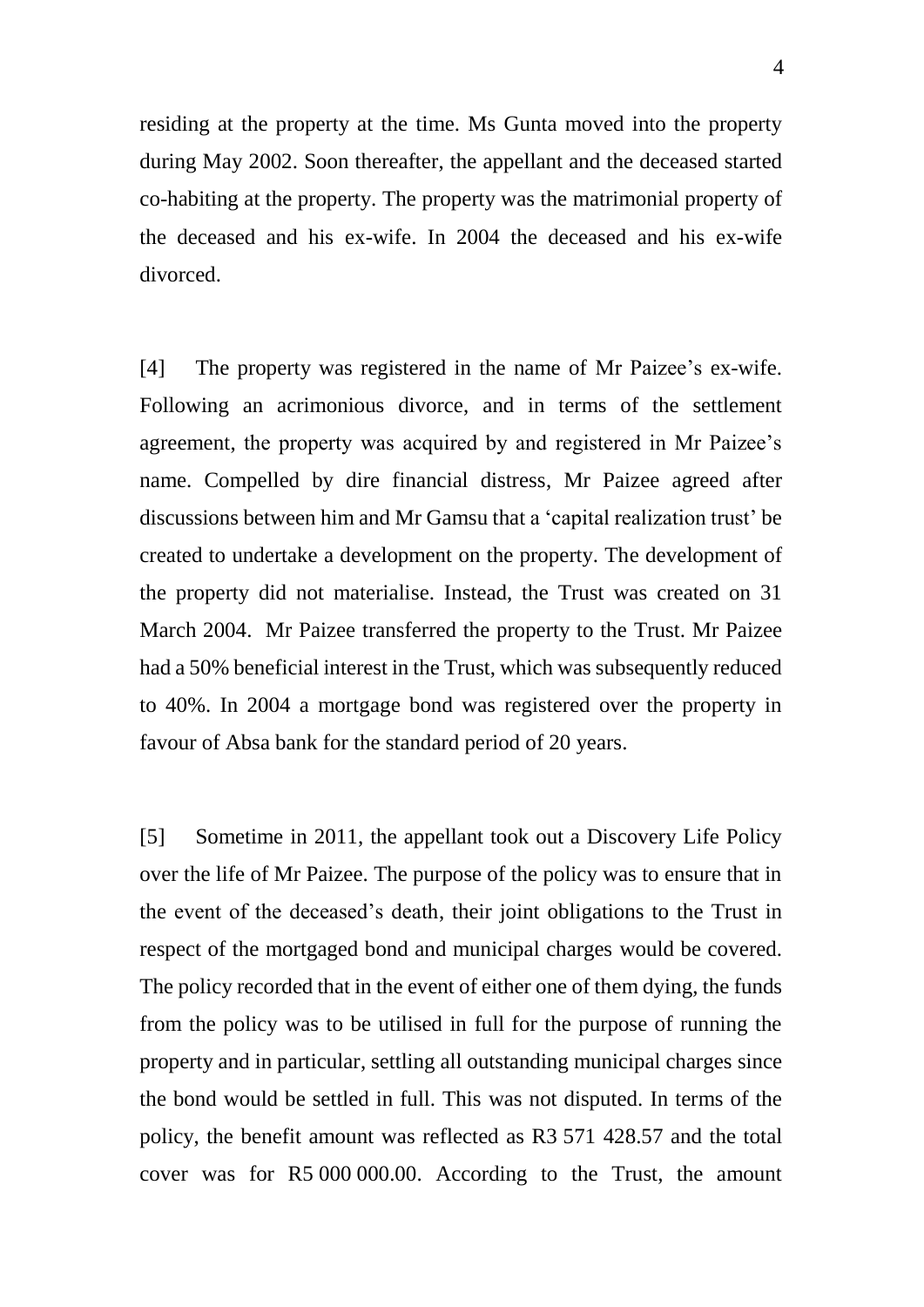outstanding on the bond as at the 11 May 2018 was R2 160 226.15. The appellant submits that R 1 411 202.42 would be left and that this would be enough to settle any outstanding municipal charges. This allegation is met with the following response by the trust:

'[T]he first respondent has not been able to provide any proof that she arranged for the Discovery Life Policy or that she was the one that paid the monthly premiums.'

[6] It is not disputed that on 12 July 2004, the appellant and the trustees of the Trust entered into a one-year lease agreement for the property, which would be subject to one months' notice on either side. The rental payable by the appellant was R20 000 per month. After the expiry of this lease, the appellant alleged that she and the deceased entered into an oral agreement with the Trust, represented by one of the trustees, Mr Gamsu. The terms of the oral agreement were to the effect that the appellant and Mr Paizee would be entitled to occupy the property and in return they would pay the bond instalments and the municipal rates for the duration of the bond.

[7] On 9 March 2017, after the removal of Mr Gamsu and Mr Paizee as trustees, Mr Polovin and Mr Proust were appointed as the new trustees of the Trust. In 2017, tensions developed between Mr Paizee and the appellant. On 12 September 2017, the appellant found Mr Paizee in his study with a fatal gunshot wound.

[8] After the death of Mr Paizee, the appellant was requested to enter into a formal lease agreement with the Trust. On 23 February 2018, the trustees wrote to the appellant requesting payment of R40 000.00 per month towards the bond repayments, in return for a monthly tenancy. The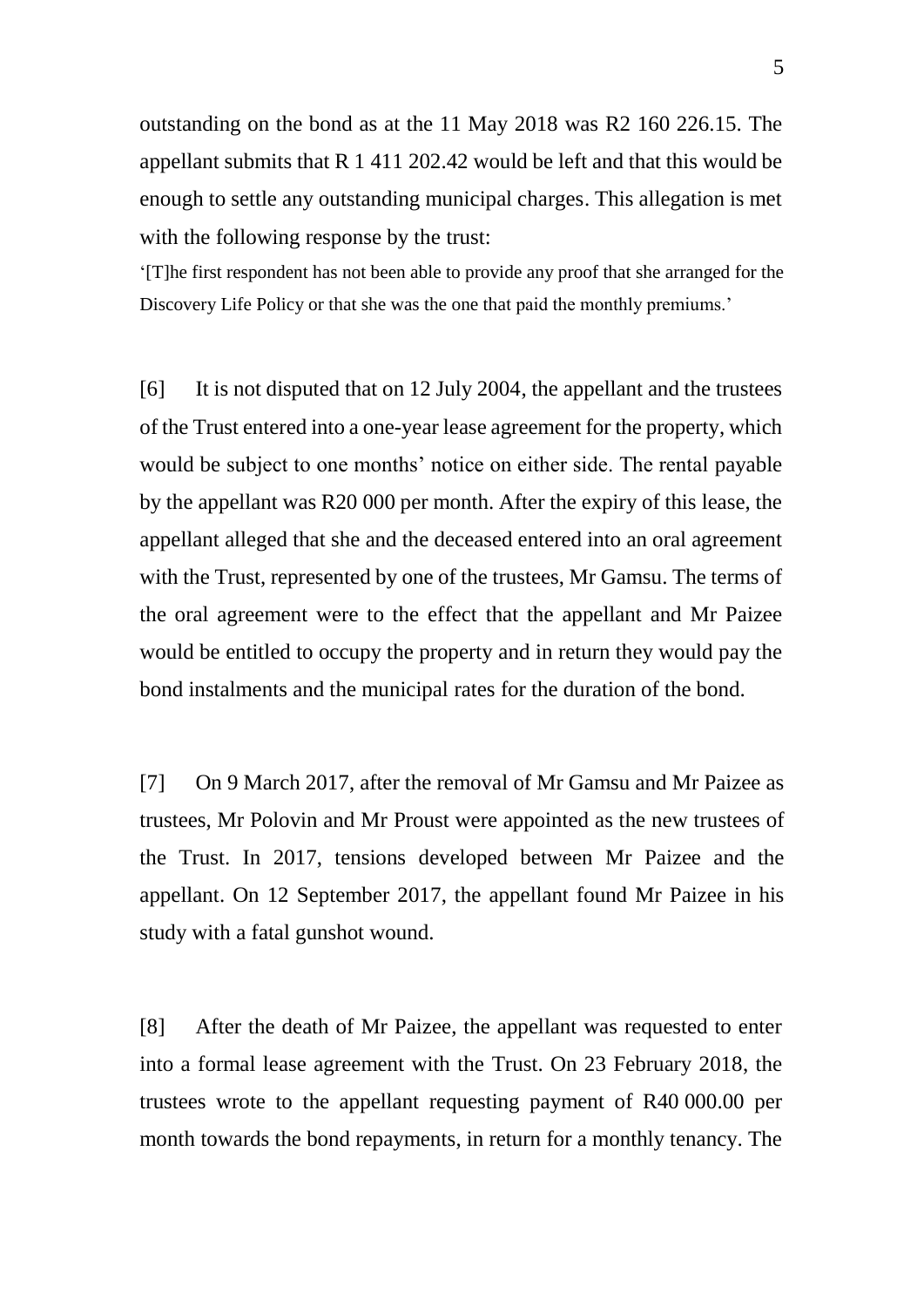trustees informed the appellant in their letter that if she refused, she would be required to vacate the property by no later than 30 April 2018.

[9] On 24 April 2018, the trustees sent a further letter demanding that the appellant vacate the property by no later than 30 April 2018. On 13 August 2018, the trustees sent a final (third) letter to the appellant informing her that should she not conclude a lease agreement with the Trust for the property within 14 days, the Trust would commence with eviction proceedings. The appellant refused to vacate the property and remains in occupation of the property. As a result of this refusal, the respondents successfully launched an application in the high court for the eviction of the appellant and all those who occupy through her.

[10] There was contestation as to whether the right that the appellant may have had to occupy the property was lawfully terminated by the Trust. The high court found that:

'It was only M Paizee who had the "right" to reside on the property granted to him by the Trust. She therefore obtained her occupancy at M Paizee's behest as his guest or invitee.'<sup>1</sup>

Simply put, the high court found that the appellant did not have any consent whatsoever to reside on the property and, as a result, she was an unlawful occupier. The allegation by the Trust was that the appellant's consent to reside on the farm was dependent upon Mr Paizee's continued right to

-

<sup>1</sup> Compare *Klaase and Another v van der Merwe N.O.and Others* para [66]: 'The Land Claims Court's Findings that Mrs Klaase occupied the premises "under her husband" subordinates her rights to those of Mr Klaase. The phrase is demeaning and is not what is contemplated by section 10(3) of ESTA. It demeans Mrs Klaase's rights to equality and human dignity to describe her occupation in those terms. She is an occupier entitled to the protection of ESTA. Although Klaase was decided under ESTA, similar conclusion could be reached under PIE.'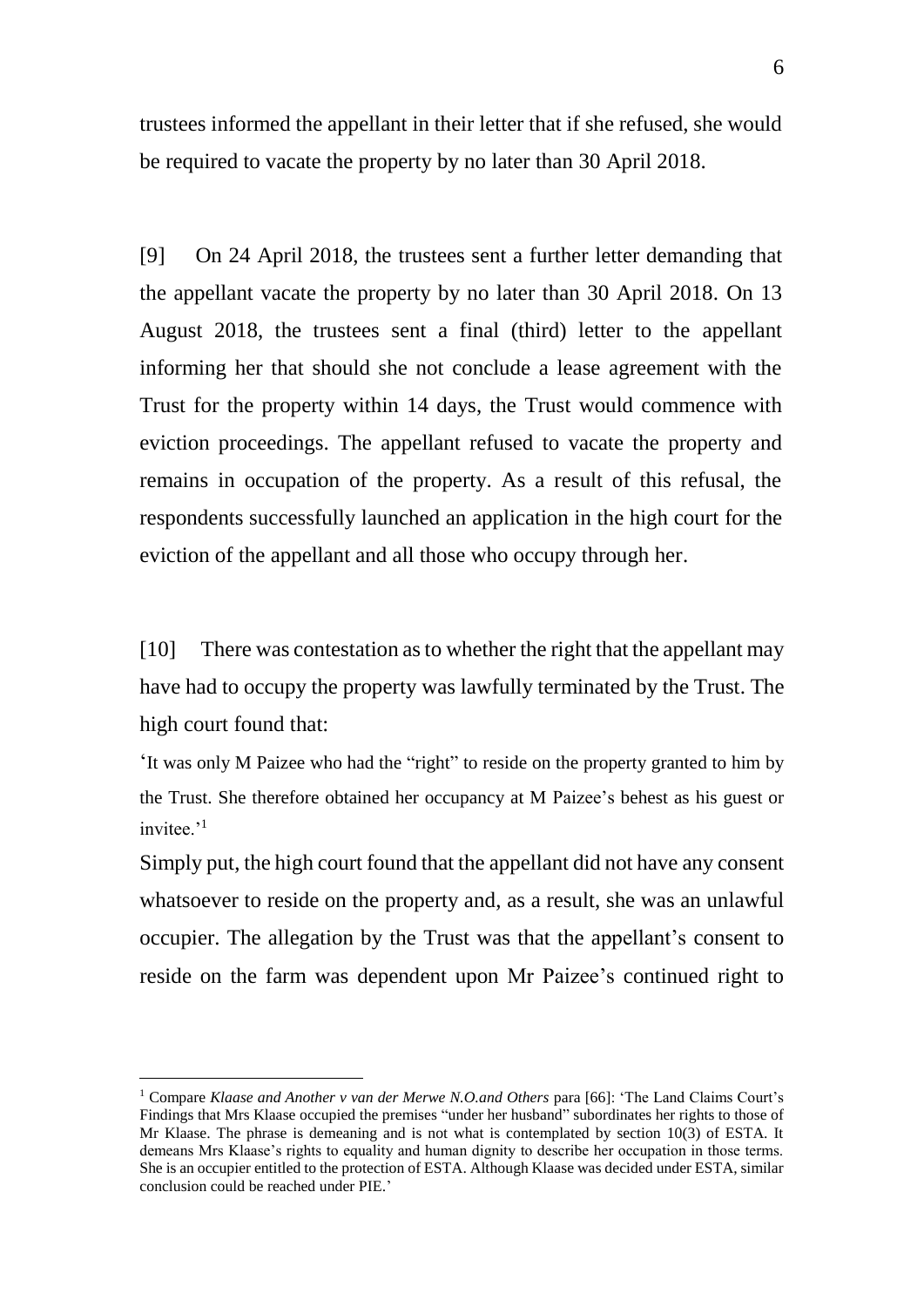occupy the property. Nowhere is it alleged that it was a term of occupation that if Mr Paizee died the appellant's right to occupy would terminate.

[11] The jurisdictional requirement to trigger an eviction under PIE is that the person sought to be evicted must be an unlawful occupier within the meaning of PIE at the time when the eviction proceedings were launched. Section 1 of PIE defines an unlawful occupier as 'a person who occupies land without the express or tacit consent of the owner or person in charge or without any other right in law to occupy such land.' Consent is defined as 'the express or tacit consent, whether in writing or otherwise, of the owner or person in charge to the occupation by the occupier of the land in question.'

[12] The starting point is to establish whether the appellant is an unlawful occupier under PIE. The key question is whether the appellant enjoyed a right of occupation? PIE applies not only to occupants who occupied land without the initial consent of the owner or person in charge, it also applies to occupants who had consent to occupy but such consent was subsequently terminated. In both instances the occupants would be unlawful occupiers within the meaning of PIE. Consent in eviction applications is a valid defence.

[13] The first enquiry is whether the appellant had the necessary express or tacit consent to reside on the property owned by the Trust. In other words, was the oral agreement established? Whether or not someone has the necessary consent to reside is a factual question.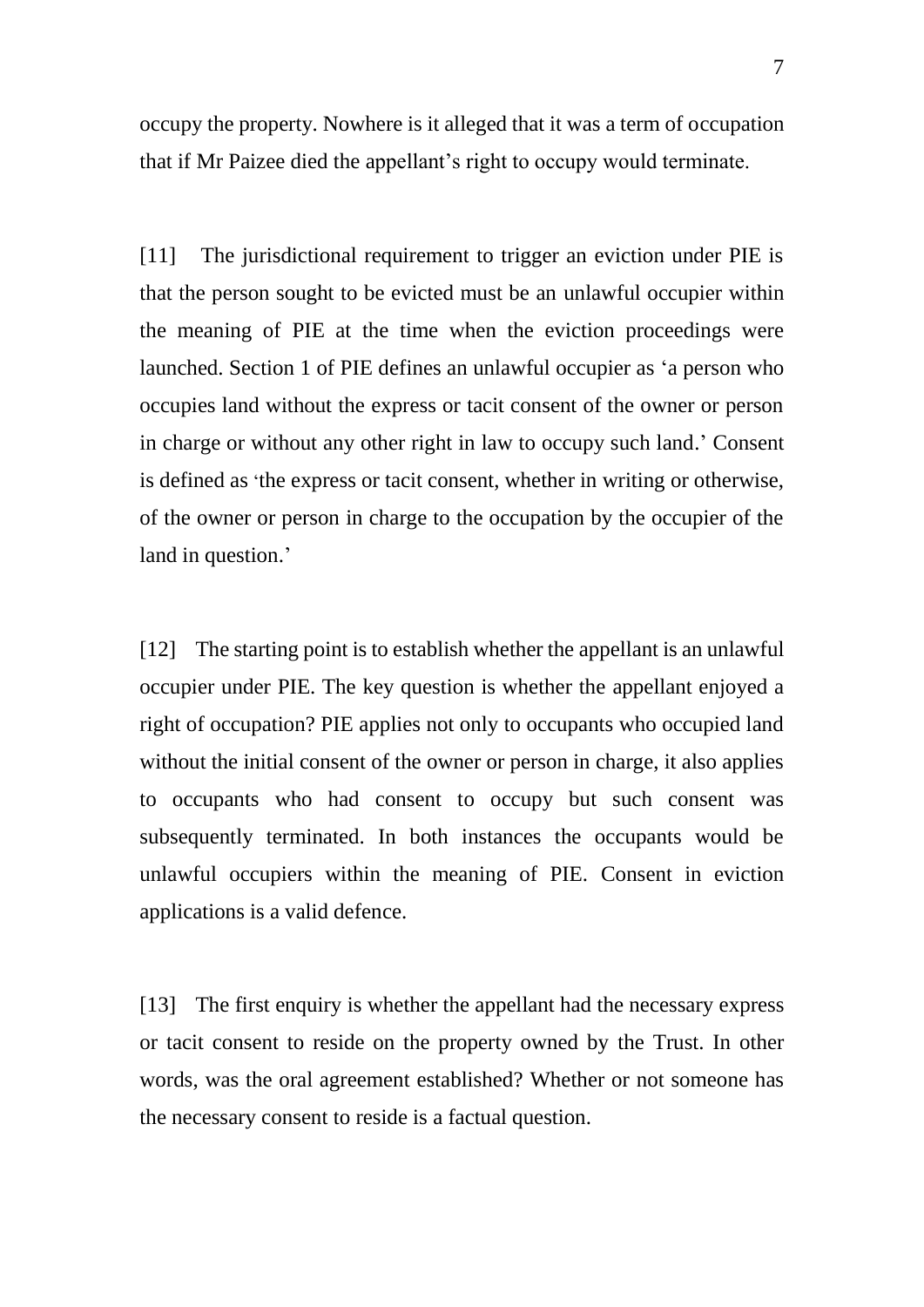[14] The Trust's cause of action set out in the founding affidavit is that the appellant is an unlawful occupier of the property as defined in section  $1(x)$  of PIE, in that she is a 'person who occupies land without the express or tacit consent of the owner . . . Or without any other right in law to occupy such land. . . .'

[15] What is decisive in this appeal is the appellant's evidence that on 12 July 2004, she and the Trust entered into a one-year lease of the property. After the expiry of this lease, she and the deceased entered into an oral agreement with the Trust, represented by Mr Gamsu, then a trustee of the Trust. In terms of this agreement, they would continue to occupy the property, but *in lieu* of rent they would jointly and severally pay the monthly bond instalment on the property plus the rates and taxes levied by the municipality. This oral agreement is corroborated by the erstwhile trustee, Mr Gamsu. In an affidavit opposing an application for his removal, he stated:

'The applicant [i.e. Paizee] and Petra Davidan (the applicant's partner) originally occupied the Trust's property in terms of a written lease agreement, which was concluded with Davidan. A copy of that lease agreement is annexed hereto marked "BG6".

It was subsequently orally agreed between the Trust, applicant and Davidan, that*, in lieu of the rental amount, they would jointly and severally make payment of the monthly bond instalments and the rates and municipal charges for services consumed, as charged from time to time by the municipality.* This obligation was recorded in clause 10.5 of the acknowledgment of debt that was ultimately signed between all the parties.' (My emphasis.)

[16] The appellant's version is met with a bare denial by the Trust, followed by a response that the written agreement, which had expired,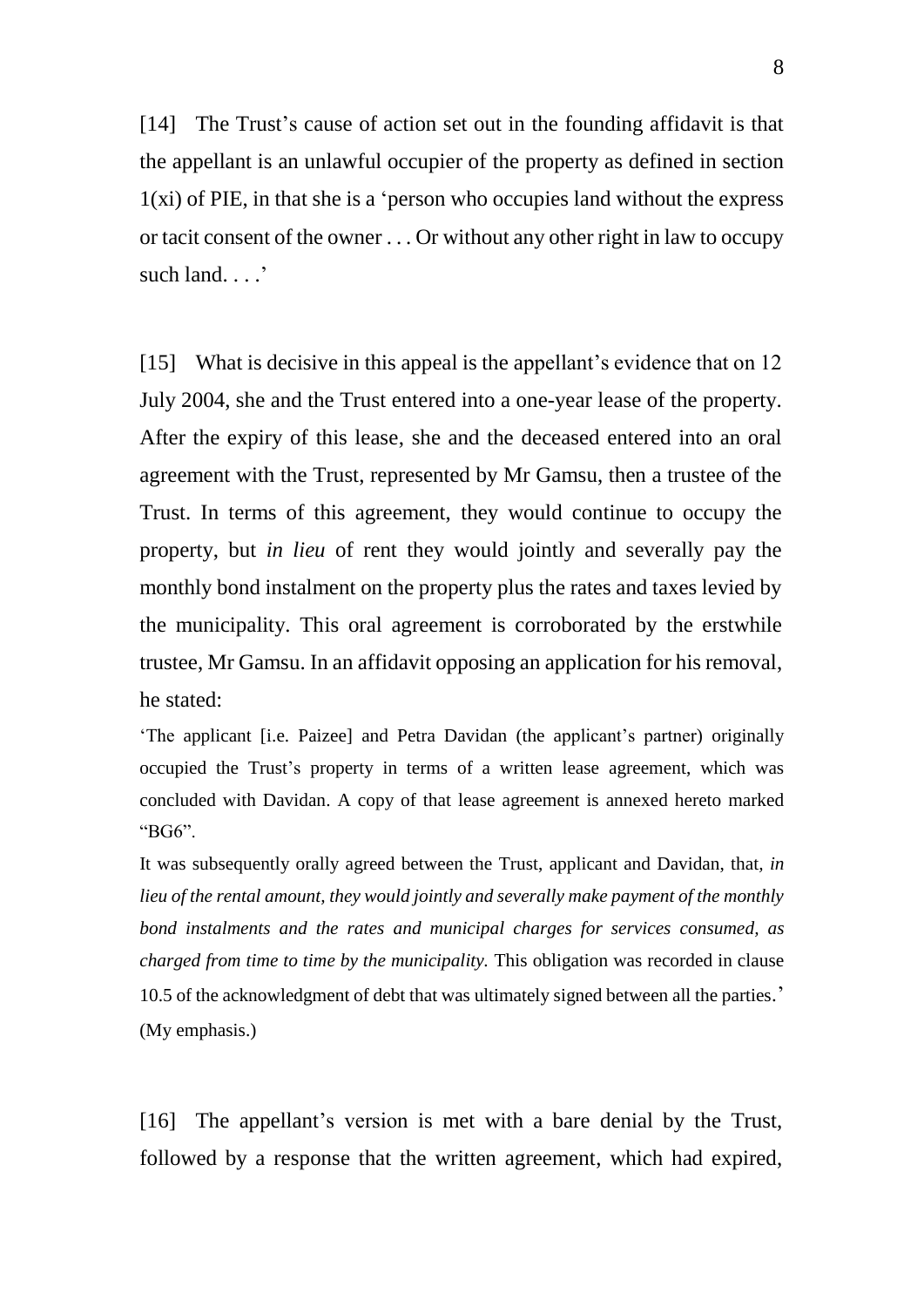cannot be varied by the oral agreement. Once again there is no denial that an oral agreement followed after the expiry of the written agreement. It is not disputed that although the appellant and Mr Paizee's obligations to the Trust were joint and several, she assumed the responsibility of paying the bond instalments and municipal charges because he was unable to pay due to his dire financial circumstances. The Trust did not deal with this allegation in reply. The appellant contended that an acknowledgment of debt provided further corroboration of the oral agreement. On 24 August 2010, the appellant and Mr Paizee signed an acknowledgment of debt in favour of Atlantic Nominees (Pty) Ltd (Atlantic Nominees) for monies allegedly loaned to the Trust. Pertinently clause 10.5 and 10.5.1 provide: 'Davidan and Paizee undertake to continue to pay all bond payments due to ABSA and all rates and taxes due to the City of Cape Town on a monthly basis henceforth. Paizee and /or Davidan shall continue to pay all the rental payments in terms *of the lease between Botany Bay Trust and Paizee*, which shall be utilized to pay the monthly bond payments to ABSA referred to above.' (My emphasis.)

[17] In its heads of argument, the Trust submits that para 10.5.1 of the acknowledgment of debt supports its case that it was Mr Paizee and not the appellant that had a lease agreement with the Trust. The acknowledgment of debt is in favour of Atlantic Nominees, not in favour of the Trust. According to paragraphs 10.5 and 10.5.1 of the acknowledgment of debt, it seems to go no further than to record that the rental due under the oral (lease) agreement would be used to pay the monthly bond instalments of the Trust. It is not a written recordal of the terms of the oral lease or who the tenant(s) are. The reference to 'the lease between Botany Bay Trust and Paizee' is in my view nothing more than an incomplete description of the lease, intended for identification purposes only. The fact that the appellant assumed an obligation in terms of 10.5.1, together with Mr Paizee, to make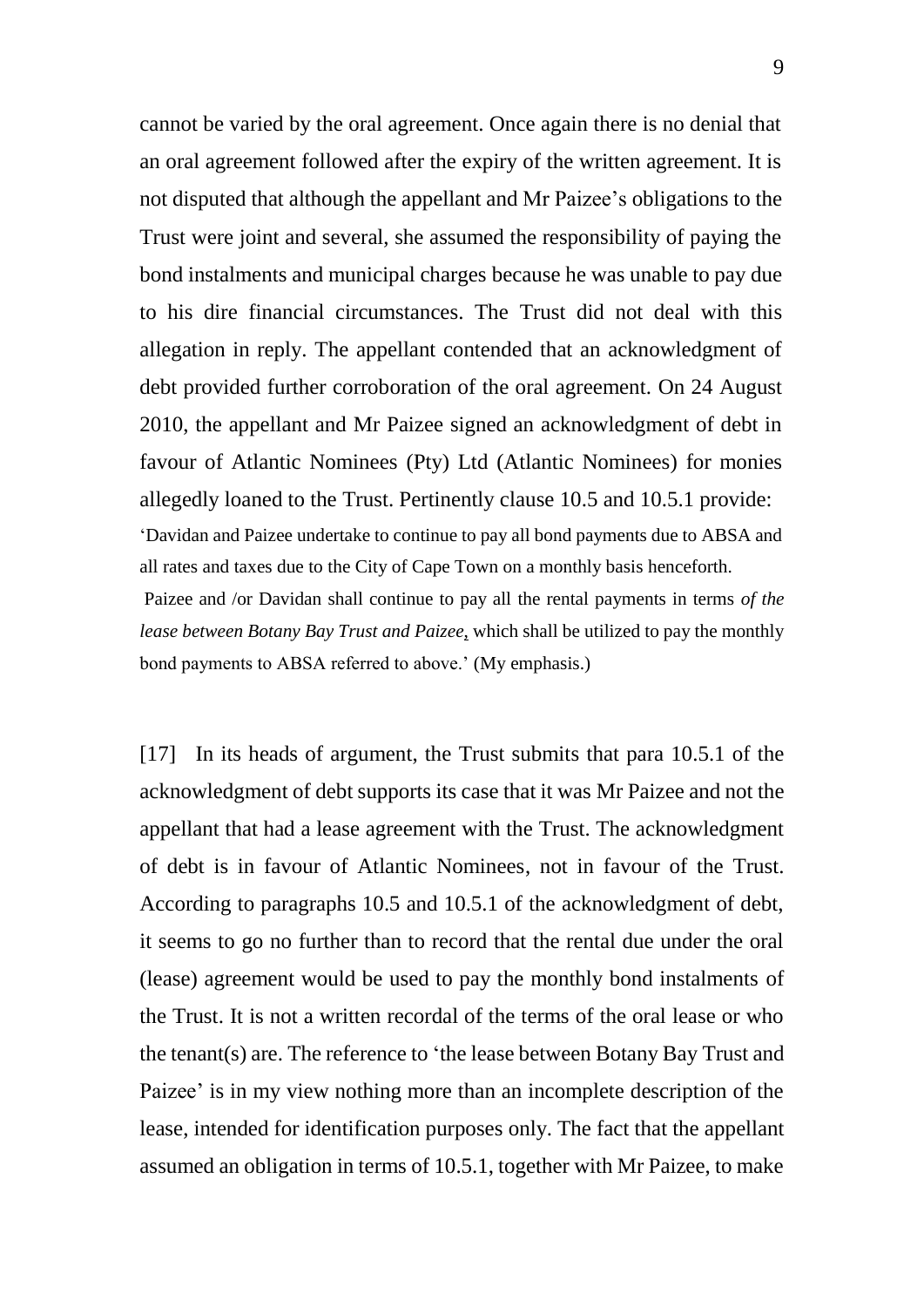rental payments by way of the payment of the bond instalments, indicates that the appellant was a co-tenant. The acknowledgment of debt was not in respect of the bond payments but in respect of an alleged loan that was made to the Trust by Atlantic Nominees. In any event, Mr Gamsu's evidence that the appellant and Mr Paizee had an oral agreement with the Trust to pay the monthly bond and the municipal charges, has not been challenged. To date the Trust has not attached any lease agreement that it allegedly had with the deceased.

[18] Pertinently in reply, the Trust denies that the appellant made any bond payments or municipal payments and alleged that if she has done so, she has not attached any proof of such payments. Likewise, if the Trust has made such payments, as it says, it too has not attached any proof thereof. In any event, the appellant has attached a letter dated the 15 May 2018 to her affidavit, which was addressed to the members of the Trust informing them that the mortgage bond over the property has been settled in full.

[19] Mr Polovin, the deponent to the Trust's affidavit, was not a trustee when this oral agreement was concluded and would have had no personal knowledge thereof**.** 

[20] The method for resolving disputes of fact in motion proceedings has been laid down in *Plascon-Evans Paints Ltd v Van Riebeeck Paints (Pty) Ltd* [1984] ZASCA 51; [1984] 2 All SA 366 (A); 1984 (3) SA 623; 1984 (3) SA 620. <sup>2</sup> The Trust's reply to the appellant's version, that she had an

<sup>&</sup>lt;sup>2</sup>See also *National Director of Public Prosecutions v Zuma* [2009] ZASCA 1; 2009 (2) SA 277 (SCA); 2009 (1) SACR 361 (SCA); 2009 (4) BCLR 393 (SCA); [2009] 2 All SA 243 (SCA) where this Court, at para 26, held that '[m]otion proceedings, unless concerned with interim relief, are all about the resolution of legal issues based on common cause facts. Unless the circumstances are special, they cannot be used to resolve factual issues because they are not designed to determine probabilities. It is well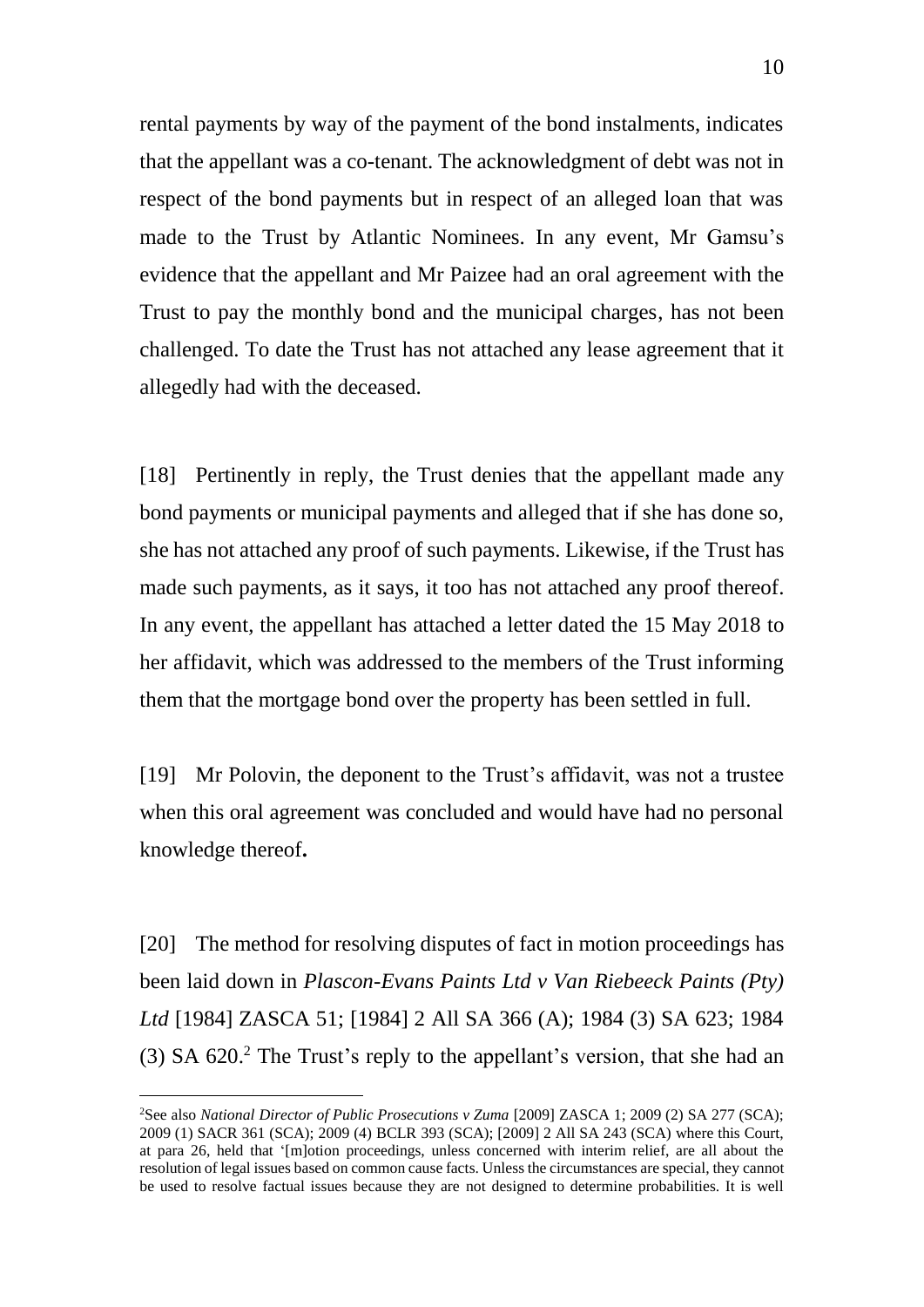oral agreement with the Trust, is met with a bare denial. In *Wightman t/a JW Construction v Headfour (Pty) Ltd and Another* [2008] ZASCA 6; [2008] 2 All SA 512 (SCA); 2008 (3) SA 371 (SCA) Heher JA held at para 13:

'. . . if the fact averred lies purely within the knowledge of the averring party and no basis is laid for disputing the veracity or accuracy of the averment. When the facts averred are such that the disputing party must necessarily possess knowledge of them and be able to provide an answer (or countervailing evidence) if they be not true or accurate but, instead of doing so, rests his case on a bare or ambiguous denial the court will generally have difficulty in finding that the test is satisfied.'

This does not create a dispute of fact and for the purposes of this appeal the appellant's version must be accepted. Since the appellant was the respondent in the motion proceedings her version is the one that prevails.

In light of the above, I do not think that the appellant's version is farfetched or clearly untenable. If the appellant was not a tenant under an oral lease, why did the Trust wait five months before asking her to sign a lease or vacate the property?

[21] If the appellant had no right to occupy the property, then axiomatically there would be no need to terminate that right.<sup>3</sup> The

established under the *Plascon-Evans* rule that where in motion proceedings disputes of fact arise on the affidavits, a final order can be granted only if the facts averred in the applicant's (Mr Zuma's) affidavits, which have been admitted by the respondent (the NDPP), together with the facts alleged by the latter, justify such order. It may be different if the respondent's version consists of bald or uncreditworthy denials, raises fictitious disputes of fact, is palpably implausible, far-fetched or so clearly untenable that the court is justified in rejecting them on the papers.' See also *Media 24 v Oxford University Press*; [2016] ZASCA 119; [2016] 4 All SA 311 (SCA); 2017 (2) SA 1 (SCA), and *Malan and Another v Law Society Northern Provinces* [2008] ZASCA 90; 2009 (1) SA 216 (SCA); [2009] 1 All SA 133 (SCA). <sup>3</sup> In *Residence of Joe Slovo Community, Western Cape v Thubelisha Homes and Others* [2009] ZACC 16; 2009 (9) BCLR 847 (CC); 2010 (3) SA 454 (CC), The Constitutional Court also grappled with the question of whether or not the applicants were unlawful occupiers for purposes of the PIE Act and, if so, whether their occupation was lawfully terminated. Pertinently, the Court considered whether the occupants had consent to occupy the land owned by the City of Cape Town? The Court agreed that at the time that the eviction proceedings were launched, the applicants were unlawful occupiers. Yacoob J, Langa CJ and Van der Westhuizen J held: 'I conclude therefore that the occupants enjoyed no right of occupation. It was therefore not necessary for the City to terminate their right'. Whereas, Moseneke DCJ,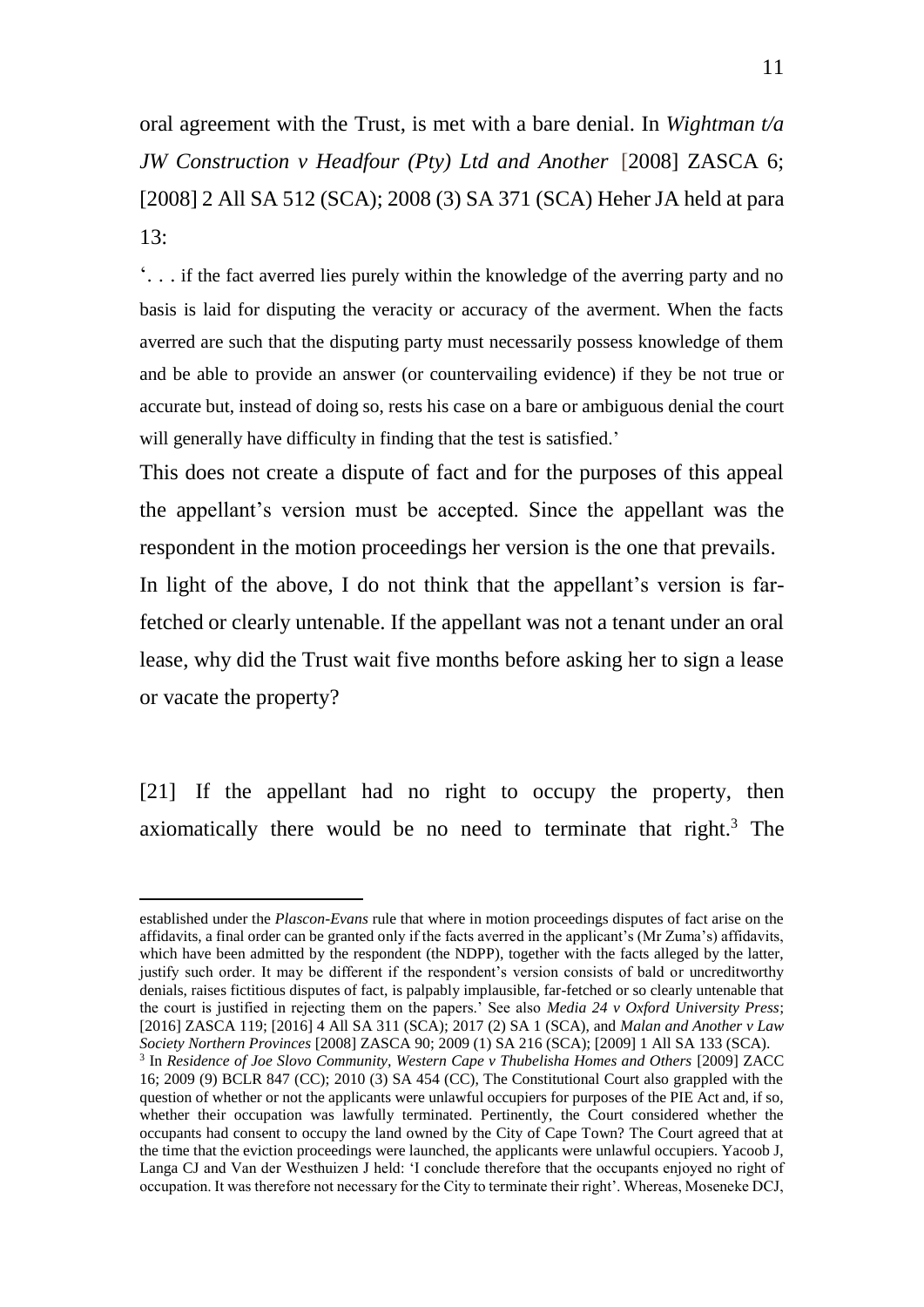judgment of the high court does not deal with the question of termination and neither was it pleaded. The question of consent, whether it be express or tacit, is integrally linked to whether any right that the appellant might have had was lawfully terminated.

[22] Having established that the appellant had the necessary consent, the next question to be determined is whether the appellant's right to occupy was lawfully terminated. It is significant that the high court, in its judgment, recognised that 'the initial founding affidavit was very brief. After a lengthy answering affidavit was filed raising many issues the applicants filed a lengthy replying affidavit. This elicited this application for leave to file an additional affidavit'. The high court further stated: 'I am mindful of the prescripts of uniform rule 6 which intended to ensure that an applicant makes out its case in its founding affidavit. . . .' The question then is whether the Trust, as applicants, made out its case in its answering affidavit? Nowhere in the founding affidavit does the respondent aver that such consent was terminated.<sup>4</sup>

[23] The entitlement of the appellant to reside on the property stems from an oral agreement. Once that agreement is terminated her contractual right to reside also terminates. The appellant goes on to state that she has fulfilled all her obligations in terms of the oral agreement. The Trust would have been obliged to comply with the terms of the agreement before it could terminate the appellant's right of residence. There is no suggestion that this oral agreement was terminated, nor was it pleaded. An owner must

Ngcobo J, O'Regan J and Sachs J found that the applicants did have consent however, it was conditional and subsequently revoked.

<sup>4</sup> *Director of Hospital Services v Mistry* 1979 (1) SA 626 (A) at 635H-636B.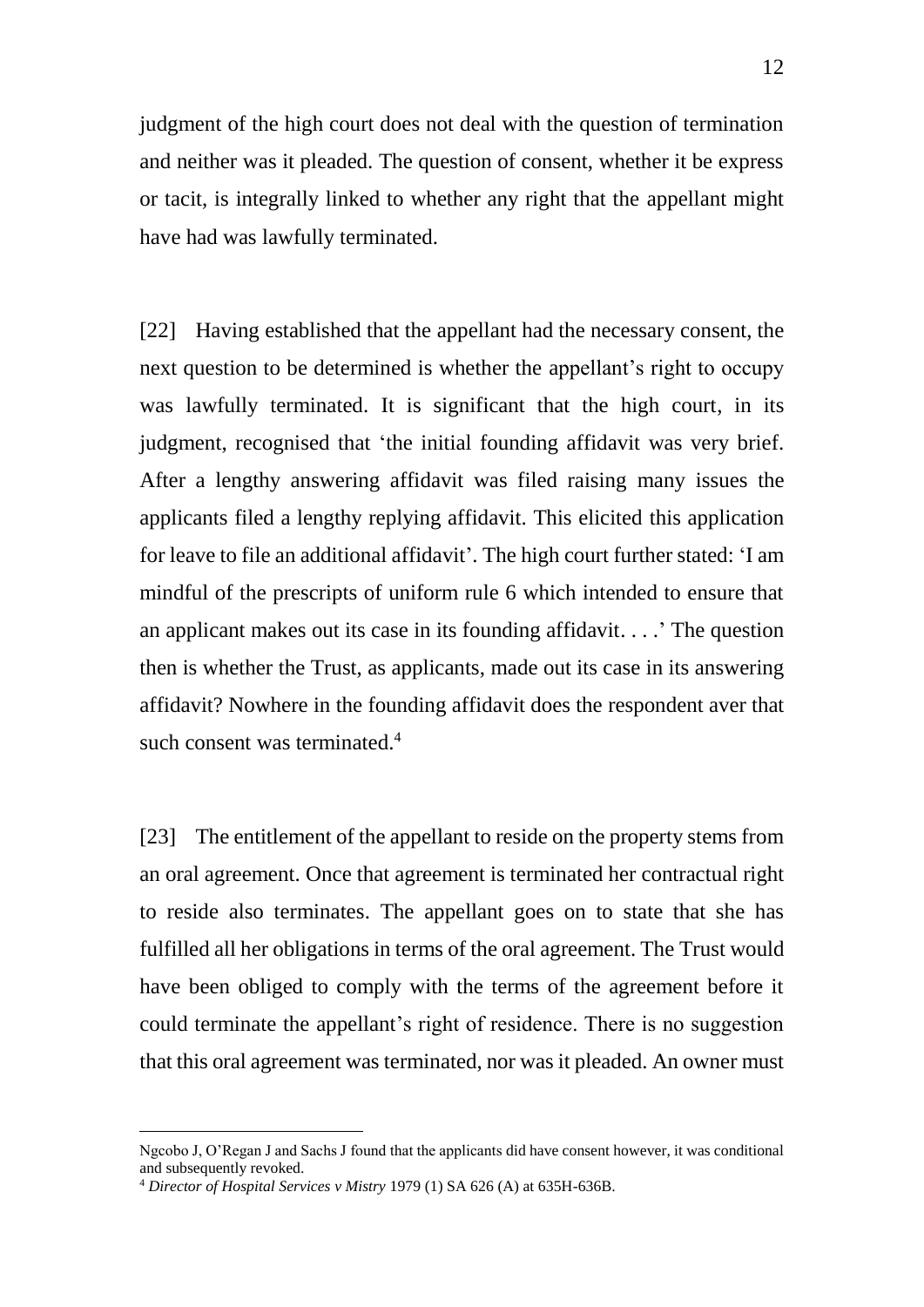legally terminate a lease agreement or, as in this case, the oral agreement between the parties. The underlying basis for the termination must be legal, for example the expiration of the lease or a material breach of the terms of the agreement.

[24] In *Wormald N O and Others v Kambule* [2005] ZASCA 84; [2005] 4 All SA 629 (SCA); 2006 (3) SA 562 (SCA), Maya AJA held at para 11 that '[a]n owner is in law entitled to possession of his or her property and to an ejectment order against a person who unlawfully occupies the property except if that right is limited by the Constitution, another statute, a contract, or any legal basis'. Once the Trust, as owner of the property, has lawfully cancelled the oral agreement the appellant will have no contractual right to occupy the property.

[25] Presumably the reason the high court did not deal with the question of termination of the right to occupy, even though it was argued, was because it found that the appellant never had the necessary consent to occupy the property. The Trust nevertheless in argument relied on the letter of the 23 February 2018, and subsequent letters, to contend that if the appellant did have consent to reside, her right to occupy was lawfully terminated. The letter of 23 February 2018 merely calls upon the appellant to vacate the property if she does not accept the offer of a monthly tenancy. There is no notice of termination of an existing (oral) lease in the letter.

[26] In *Snyders and Others v De Jager and Others* [2016] ZACC 55; 2017 (5) BCLR 614 (CC); 2017 (3) SA 545 (CC), the Constitutional Court held at paras 71 and 72: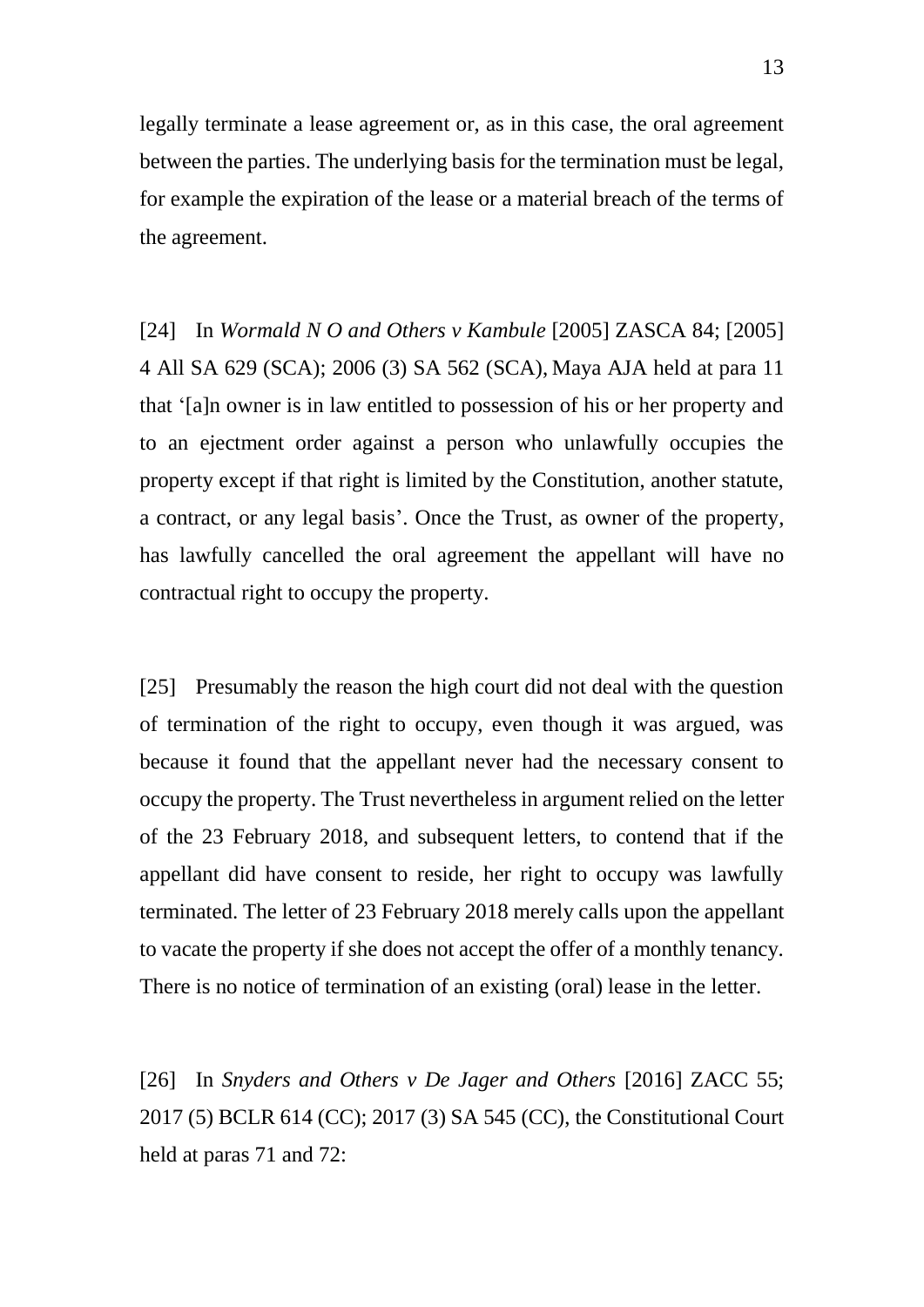'The second difficulty is that no part of the letter said that Mr Snyders' right of residence was being terminated. The part on which Ms de Jager relies simply said that Mr Snyders was required to vacate the house. The basis for the requirement that Mr Snyders should vacate the house must have been that his right of residence had automatically terminated when his contract of employment was terminated. That was not necessarily the position. The right of residence needed to be terminated on its own in addition to the termination of the contract of employment. Until Mr Snyders' right of residence had been terminated, he could not be required to vacate the house. In this case Ms de Jager has failed to show that Mr Snyders' right of residence had been terminated. Therefore, Ms de Jager had no right to require Mr Snyders to vacate the house or to seek an eviction order against Mr Snyders . . .

In any event, even if it were to be accepted that Ms de Jager terminated Mr Snyders' right of residence, she has failed to show, as is required by section 8(1) of ESTA, that there was a lawful ground for that termination and that, in addition, the termination was just and equitable. At best for Ms de Jager, she purported to show no more than that there was a lawful ground for the termination of the right of residence.'

[27] The Trust submits that *Snyders* dealt with ESTA and not PIE matters. I disagree. Paragraph 71 in *Snyders* dealt with the common law right of an occupier to occupy, and paragraph 72 specifically dealt with s 8(1) of ESTA.

[28] The appellant is not an unlawful occupier in terms of PIE. No case has been made out against the appellant, her mother or Ms Gunta therefore, the eviction sought against them must fail. It is accordingly unnecessary to consider the second ground on which leave was granted.

[29] For the above reasons the appeal must succeed.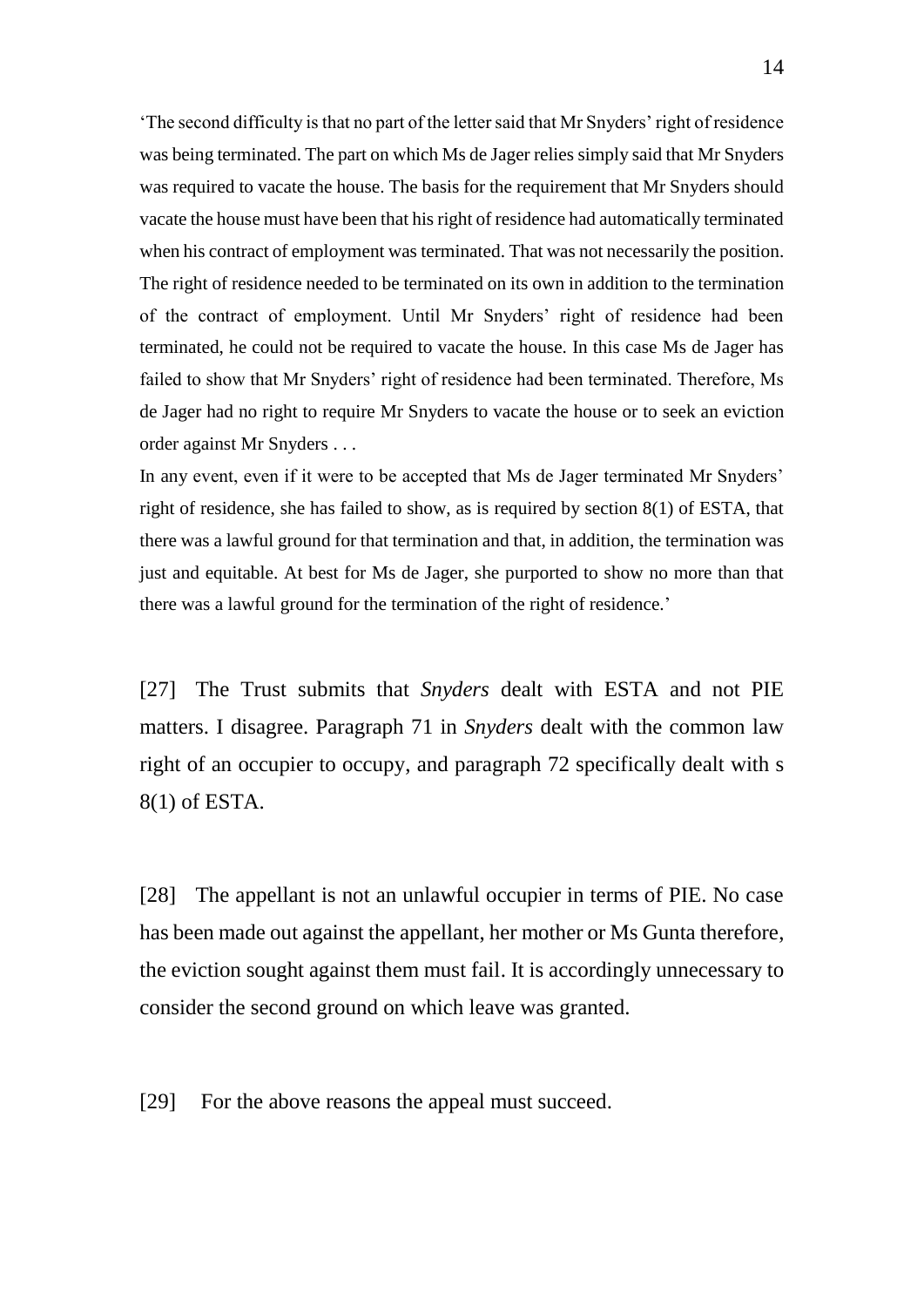[30] The following order is made:

1 The appeal is upheld with costs.

2 The order of the court a quo is set aside, and substituted with the following:

'The application is dismissed with costs.'

 $\Delta e^{i\omega}$ 

Z CARELSE ACTING JUDGE OF APPEAL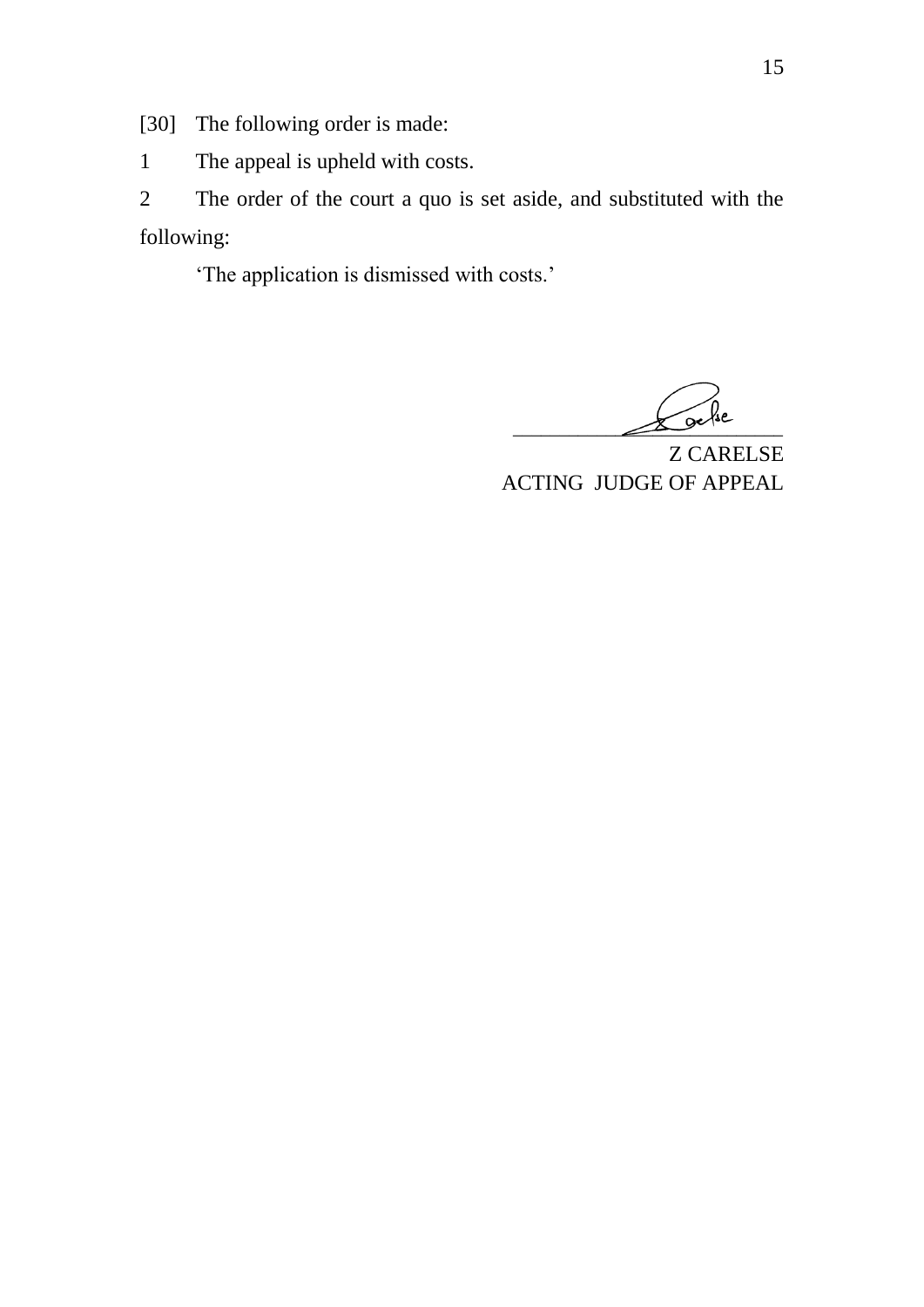#### **Dambuza JA (Dlodlo JA concurring):**

[31] I have read the judgment of my colleague Carelse JA in the main judgment. Regrettably, I am unable to agree with the reasoning and the order granted therein. My view is that the appellant did not have consent to occupy the property. Instead she was in occupation, as the high court found, at Mr Paizee's behest and as his guest. I am also of the view that the non-joinder of Ms Gunta and Ms Schoonees, in the application for eviction, was not fatal to that application.

[32] In seeking the appellant's eviction from the Trust property, the trustees alleged that she was in occupation of the property unlawfully and had been invited, repeatedly, to negotiate a lease agreement for the property or vacate it. The appellant pleaded three bases for her alleged right to occupy the property. The first was a common law right. She did not, however, explain the exact basis of that common law right. It was common cause that Mr Paizee and the appellant were never married. When the appellant came to join Mr Paizee on the property Mrs Paizee was the owner thereof. And then ownership was transferred to the Trust.

[33] The second basis for the appellant's occupation of the Trust property was an alleged oral lease agreement. The appellant contended that there was a partnership agreement between herself and Mr Paizee to acquire the property for development. Towards this end, in July 2004 a 12 months' written lease was concluded between the Trust and the appellant. When that lease expired an oral lease agreement was concluded between her and Mr Paizee as lessees, and the Trust, the appellant contended. The identity of the trustee(s) with whom the oral agreement was not divulged. In terms the oral lease the appellant and Mr Paizee, in lieu of the rental amount,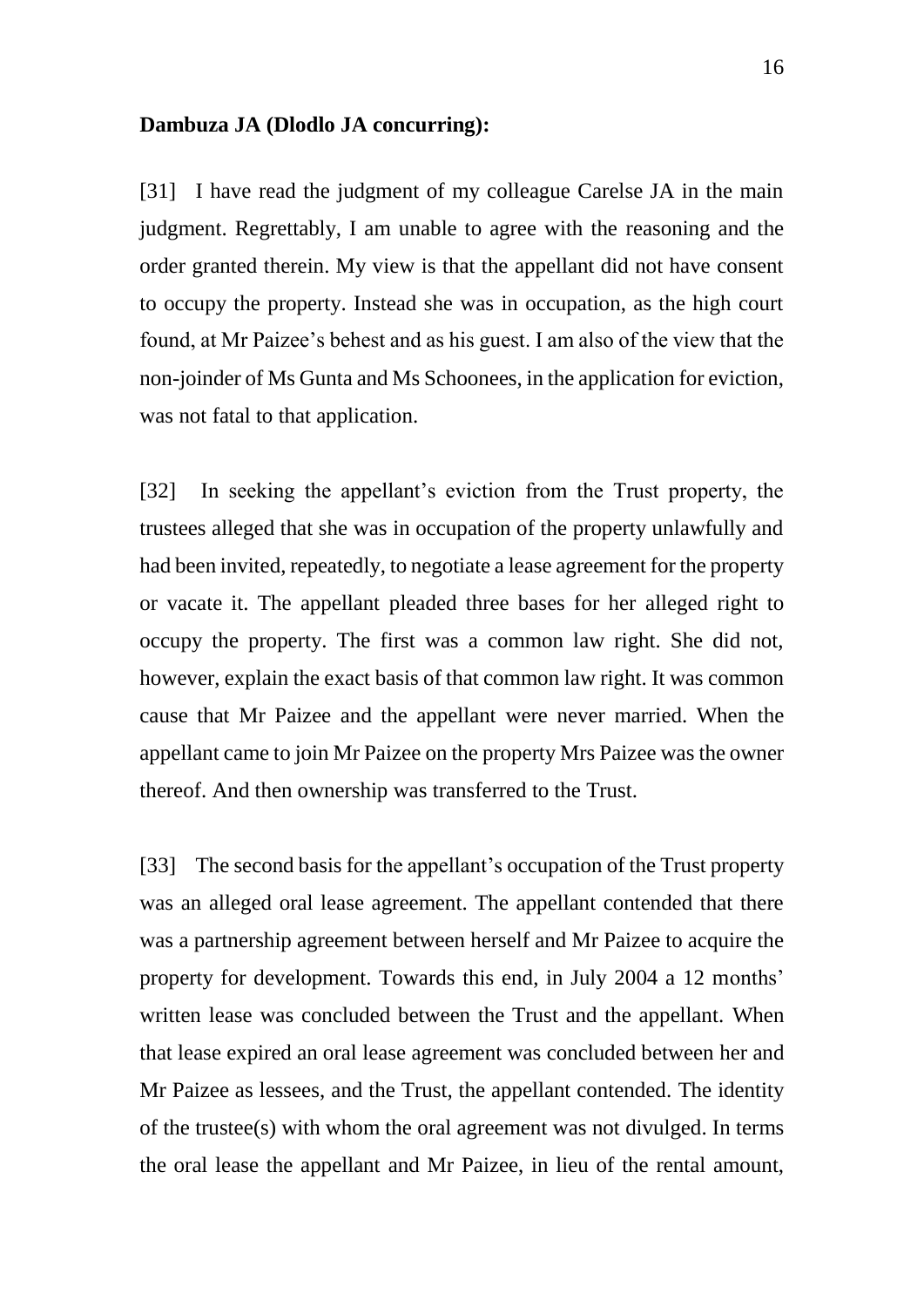would jointly and severally make payment of the monthly bond instalments payable to Absa Bank in respect of the property. They would also pay the rates and Municipal charges for services consumed as charged from time to time by the municipality.

[34] As set out in the main judgment, in support of her contention the appellant relied on an acknowledgement of debt which she and Mr Paizee executed in favour of Atlantic Nominees, in relation to a loan that they had obtained in the previous years. However, the acknowledgement of debt belies the allegation of an oral agreement concluded with the appellant. Instead the contents thereof support the trustee's contention that the lease agreement was between the Mr Paizee and the Trust (or the trustees).

[35] The background to the acknowledgment of debt is this: the loan of R2 million was obtained from the Hatobeda Trust to enable Mr Paizee to meet his obligation to acquire the property from his wife in whose name it was registered prior to the divorce. Ownership of the property was then registered in the name of the (Botany Bay) Trust, with Mr Paizee holding 40% beneficial interest therein. The 60% beneficial interest was held in the Trust for the benefit of such persons as the trustees would nominate.

[36] Subsequent thereto, all right, title and interest in relation to the loan advanced by the Hatobeda Trust to the Botany Bay Trust was ceded to the Atlantic Nominees. Hence the acknowledgement of debt in favour of the Atlantic Nominees. By the time of execution of the acknowledgment of debt the amount outstanding on the loan had increased to R5 million which the appellant and Mr Paizee undertook to repay in two instalments of R2 500 000.00 each. They also provided further security to cover the outstanding amount. It is in this context that the lease for occupation of the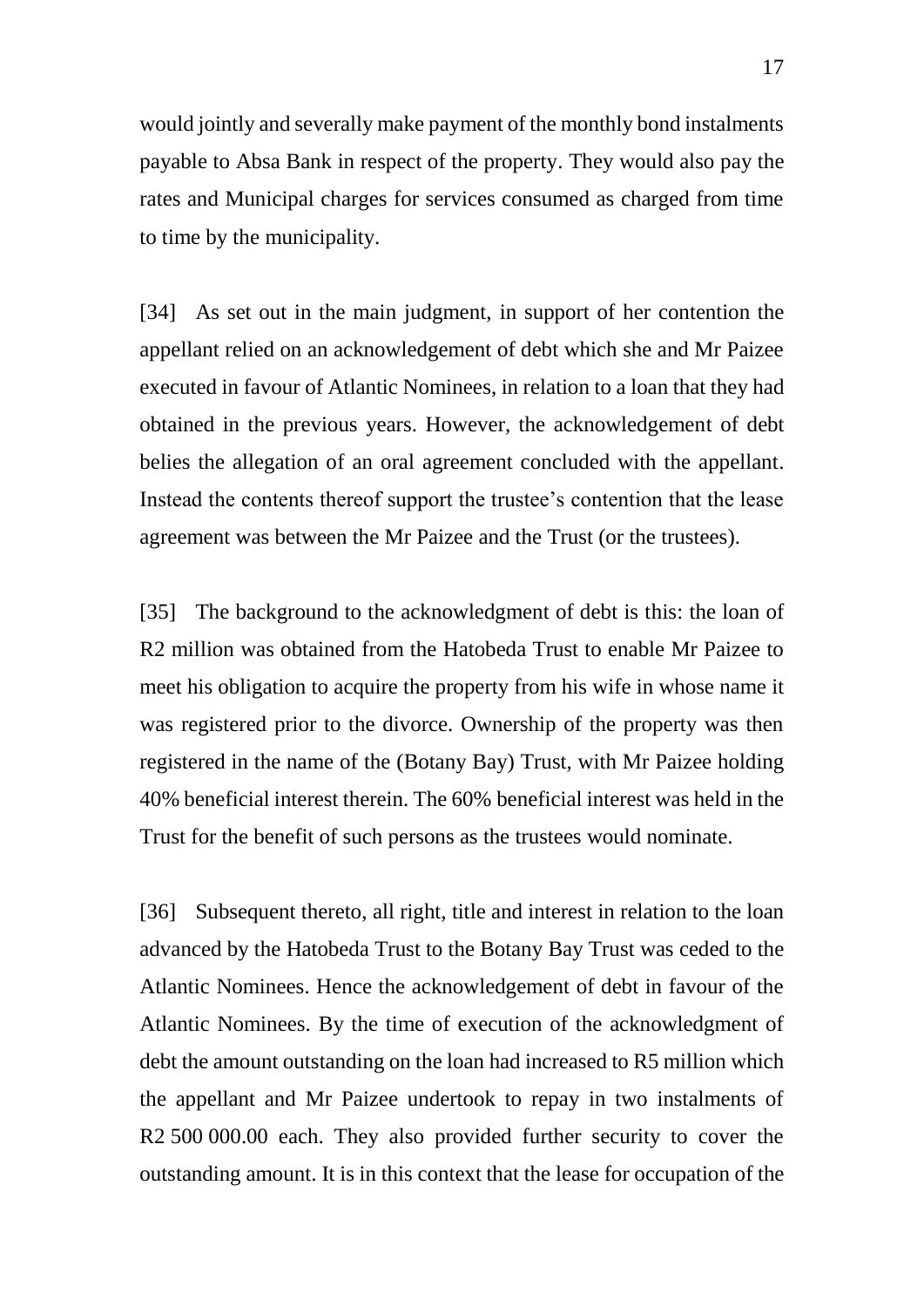Trust property was referred to in the acknowledgement of debt. Importantly, therein the lease was recorded as having been concluded 'between the Botany Bay Trust and [Mr] Paizee'. As recorded in the acknowledgement of debt the appellant's involvement only went as far as the undertaking to pay, as a co-debtor together with Mr Paizee, the principal debt and mortgage bond instalments together with the municipal rates and other charges.

[37] More specifically, Clause 10.5 of the acknowledgement of debt dated 24 August 2010 provided that:

- '10.5 Davidan and Paizee undertake to continue to pay all bond payments to Absa and all rates and taxes due to the City of Cape Town on a monthly basis henceforth.
	- 10.5.1 Paizee and/or Davidan shall continue *to pay all the rental payments in terms of lease between Botany Trust and Paizee*, which shall be used to pay the monthly bond payments to Absa referred to above.' (My emphasis.)

[38] The fact that Mr Gamsu may have said, in separate proceedings, that the appellant was also a lessee, is irrelevant. Those were mere allegations and not proved facts or findings of a court. As the appellant herself alluded, in those proceedings Mr Paizee disputed the allegation that the appellant was a lessee. The contents of the acknowledgement of debt provide objective evidence in relation to the identity of the lessee of the Trust property during the relevant period. Mr Gamsu tendered no evidence in these proceedings. Consequently, the alleged oral lease agreement advanced as the second basis for the right of occupation or the alleged consent was disproved.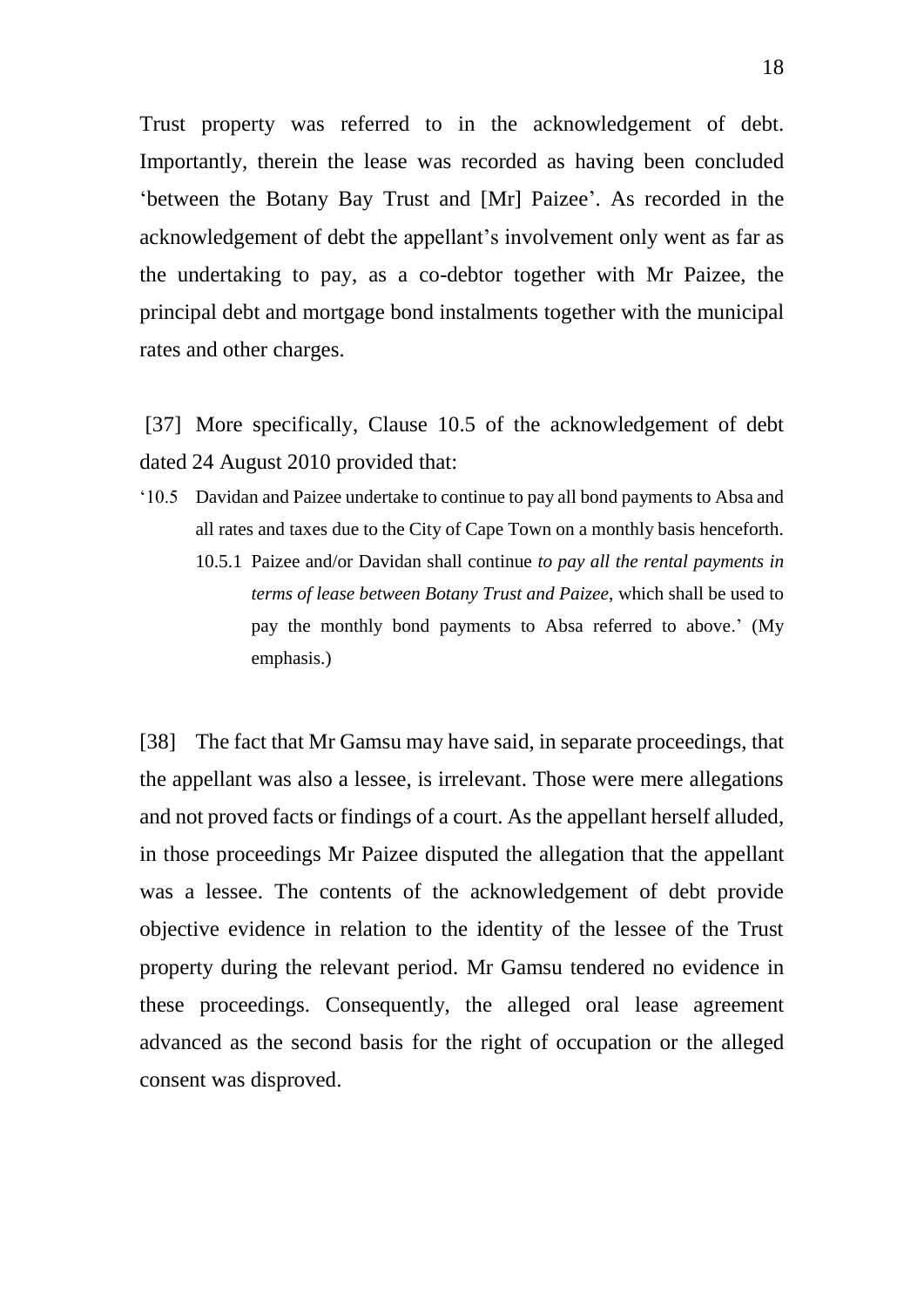[39] The third basis for the right of occupation was a reliance on the expansive meaning of tacit consent as applied in the ESTA cases and by the minority in *Residents of Joe Slovo.*<sup>5</sup> The appellant contended that the trustees had tacitly consented to her occupation of the property because they never objected thereto. As I will show below, this contention is untenable. Apart from the alleged acquiescence on the part of the Trust, the appellant referred to no other conduct that could be reasonably interpreted as demonstrating consensus to a lease contract between her and the trustees. There was also no evidence as to identity of the trustee(s) who acquiesced to her occupation or whether all of the trustees acquiesced.

[40] Under the PIE Act an "unlawful occupier" is defined as:

'[A] person who occupies land without the express or tacit consent of the owner or person in charge, or without any other right in law to occupy such land, excluding a person who is an occupier in terms of the Extension of Security of Tenure Act, 1997, and excluding a person whose informal right to land, but for the provisions of this Act, would be protected by the provisions of the Interim Protection of Informal Land Rights Act, 1996 (Act No. 31 of 1996).'

[41] In *Residents of Joe Slovo Community* the Constitutional Court had to determine whether members of the appellant community were unlawful occupiers under the PIE Act. The Court affirmed the traditional interpretation of 'tacit consent'. Yacoob J, writing for the majority, held that tacit consent was a species of actual consent and that in terms thereof bilateral conduct was required from the relevant parties. The Court held that there was no basis for a broad meaning for the expression, and that: 'If

<sup>5</sup> See para 21 of main judgment. *Residents of Joe Slovo Community, Western Cape v Thubelisha Homes and Others* (CCT 22/08) [2009] ZACC 16; 2009 (9) BCLR 847 (CC); 2010 (3) SA 454 (CC) (10 June 2009).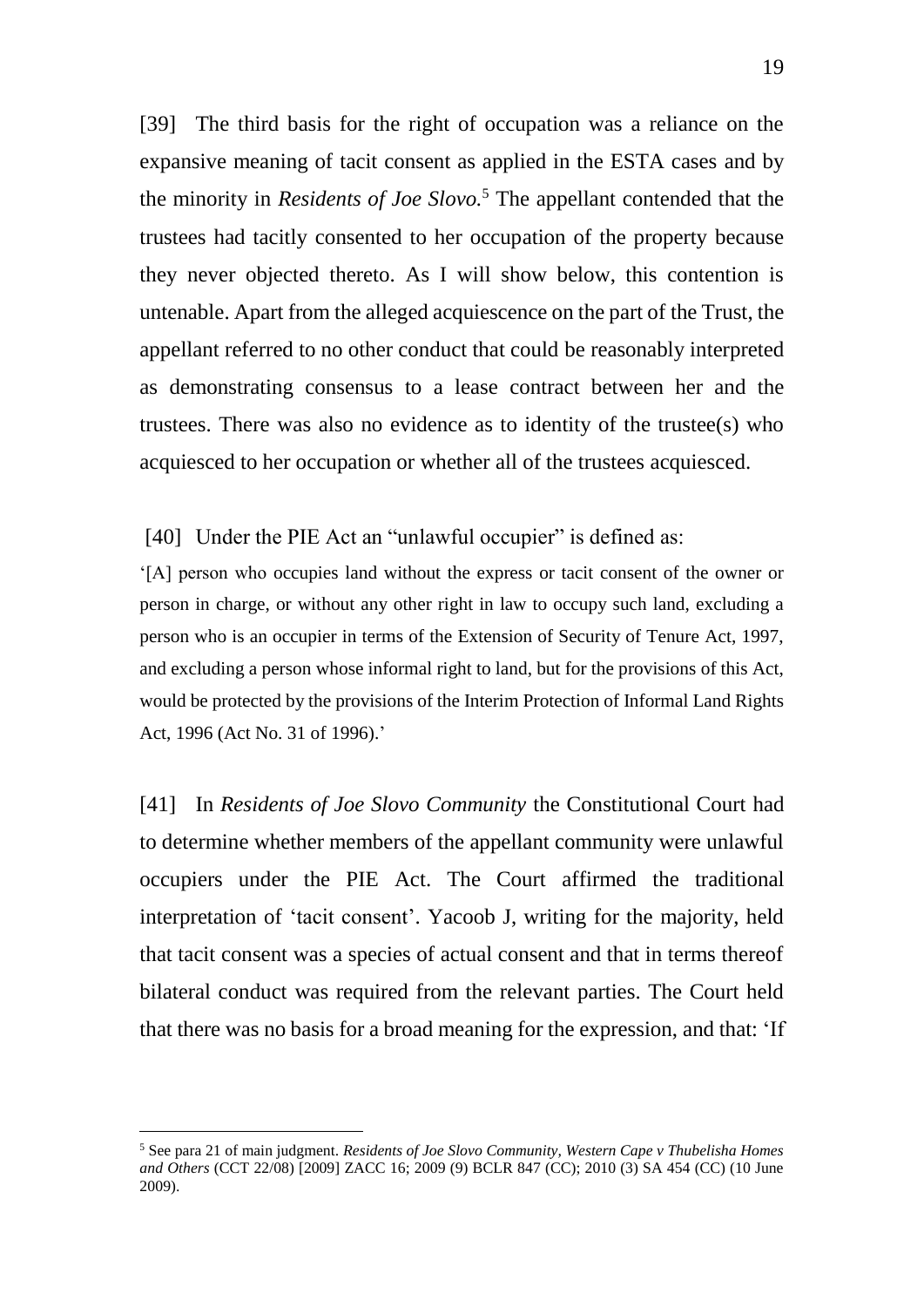the purpose of the lawmaker was to confer a right of occupation consequent upon ostensible consent it would have certainly said so'.

[42] The submission on behalf of the *Joe Slovo* community, that a broad meaning should be given to 'tacit consent', namely, that the term included acquiescence by the owner or person in charge of the property to occupation, was firmly rejected by the Court. Instead the Court held that any impression created by the municipality that it had consented to occupation of its property by the appellants was no bar to it denying the absence of consent. The minority judgment penned by Moseneke J would have upheld a broader meaning of tacit consent. But it does not appear that even Moseneke J envisaged as wide a meaning as advocated by the appellant in this case. At para 144 the Learned Judge held:

'The consent required is of an owner or the person in charge. It may be express or tacit and it may be in writing or otherwise. The definition is cast in wide terms. It envisages explicit consent but it also contemplates consent that may be tacit or, put otherwise, that may be unsaid *but capable of being reasonably inferred from the conduct of the owner in relation to the occupier*.' (emphasis supplied)

As stated earlier, the appellant pleaded no conduct from which consent to occupation could reasonably be inferred.

[43] The broad definition of 'tacit consent' has been applied by the Constitutional Court in the determination of lawfulness or otherwise of occupation of land or termination of residence under the Extension of Security of Tenure Act 62 of 1997(ESTA).<sup>6</sup> ESTA is intended to provide measures to facilitate long-term security of land tenure for the benefit of land occupiers in mainly rural areas and on farms. Contrary to the PIE Act

<sup>6</sup> See for example *Klaase and another v Van der Merwe NO and others (Women on Farms Project as amicus curiae)* 2016 (9) BCLR 1187 (CC).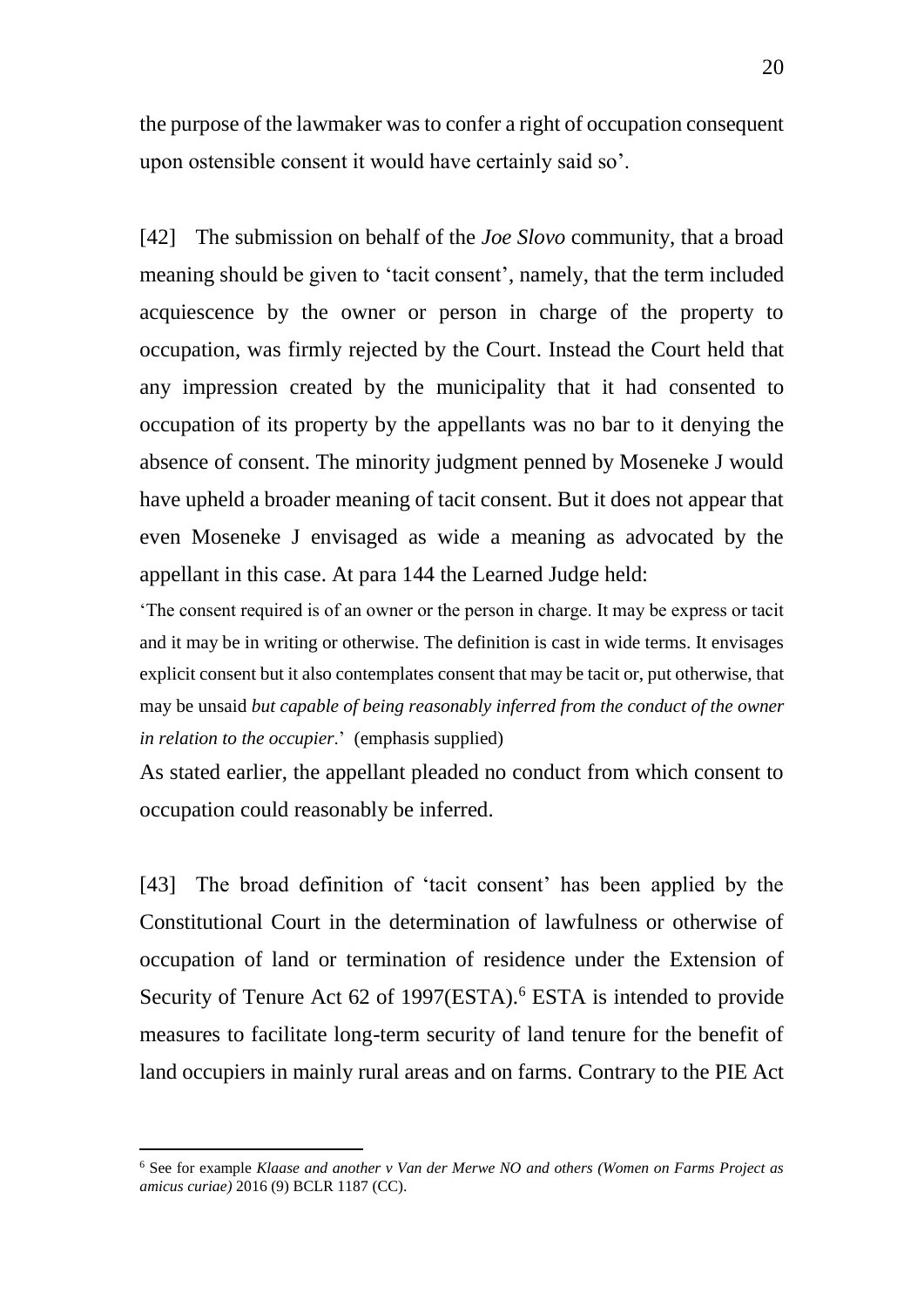ESTA becomes applicable on the basis that consent was granted for occupation of land. ESTA then regulates termination of consent previously granted or deemed to have been granted to occupiers of or residents on  $land.<sup>7</sup>$ 

[44] Section 3 (4) of ESTA regulates the presumption of consent to reside on land where a person has 'continuously and openly resided on [the] land' for a period of one year. Section 3 (5) is a deeming provision, applicable where a person has resided on land with the knowledge of the owner or the person in charge once residence thereon exceeds a period of three years.

[45] Again, contrary to the PIE Act in ESTA the legislature expressly provided for implied consent based unilateral conduct or acquiescence. Therefore, the broad interpretation of tacit consent in the ESTA cases accords with the words used in that Act and the specific objectives and purpose thereof. It is in this context that tacit consent has been given a broad interpretation in the ESTA cases.

[46] The objective or purpose of the PIE Act was explained by Yacoob J in *Residents of Joe Slovo* as follows:

'It is evident that the purpose of the PIE Act and its Preamble say nothing at all about the broadening of the definition of "consent" or the narrowing of the definition of "unlawful occupiers". These parts of the Act do not evince the purpose of ensuring that occupiers who would have been regarded as unlawful in the past should be regarded, in terms of the PIE Act, as having a right of occupation. The objective in relation to unlawful occupiers is not to define them differently from the way in which they were defined before but "to provide for procedures" for their eviction. The way in which the purpose is expressed begins to herald the notion that what the PIE Act purports to

-

 $7$  Section 3 (2) and (4).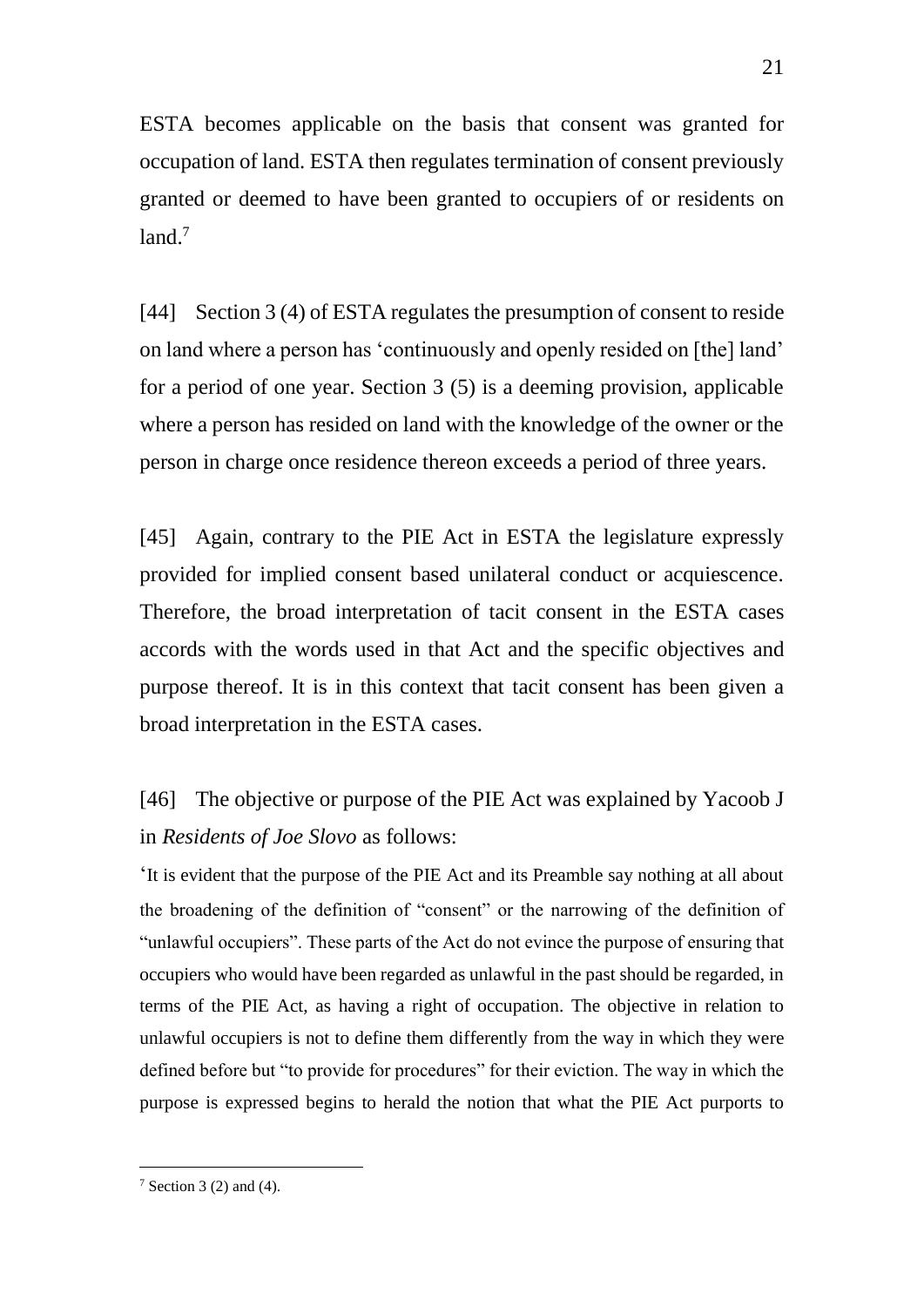achieve is fair procedures to be followed when unlawful occupiers are evicted. The idea is that an unlawful occupier, despite the absence of tacit consent of the owner, is a human being and must be treated as a human being. A person in occupation of property without the tacit or express consent of the owner must be treated fairly.

. . .

There is nothing new about the definition of "unlawful occupier. It is the traditional definition. Anyone who occupies without consent of the owner or without any right other than to occupy is, and has always been, an unlawful occupier. Anyone with a right to occupy is and had always been a lawful occupier. There is nothing earthshaking about the inclusion of the phrase "tacit consent"'. <sup>8</sup>

[47] In *Residents of Joe Slovo Community* the Constitutional Court held that the occupation of members of the community was unlawful, even when the municipality had provided certain services to them and had reached certain agreements with them regarding occupancy of a proposed development on the land they were occupying. The reason was that those services had not been extended voluntarily by the municipality to the community. It had done so only out of a sense of duty, for 'humanitarian purposes.'

[48] Similarly in this case there is no evidence that the trustees gave actual consent to the appellant's occupation. Even if one or more of the trustees acquiesced to her presence thereon (which the trustees deny) and acknowledged her financial contribution to payments due in respect of the Trust property, that cannot be interpreted as tacit consent to her occupation. The anomaly of the appellant's case is that whereas Mr Paizee had always accepted the obligation to pay for his occupation of the property, she insists on free occupation thereof. Be that as it may, on a conspectus of all the

-

<sup>8</sup> At para 65 and para 67.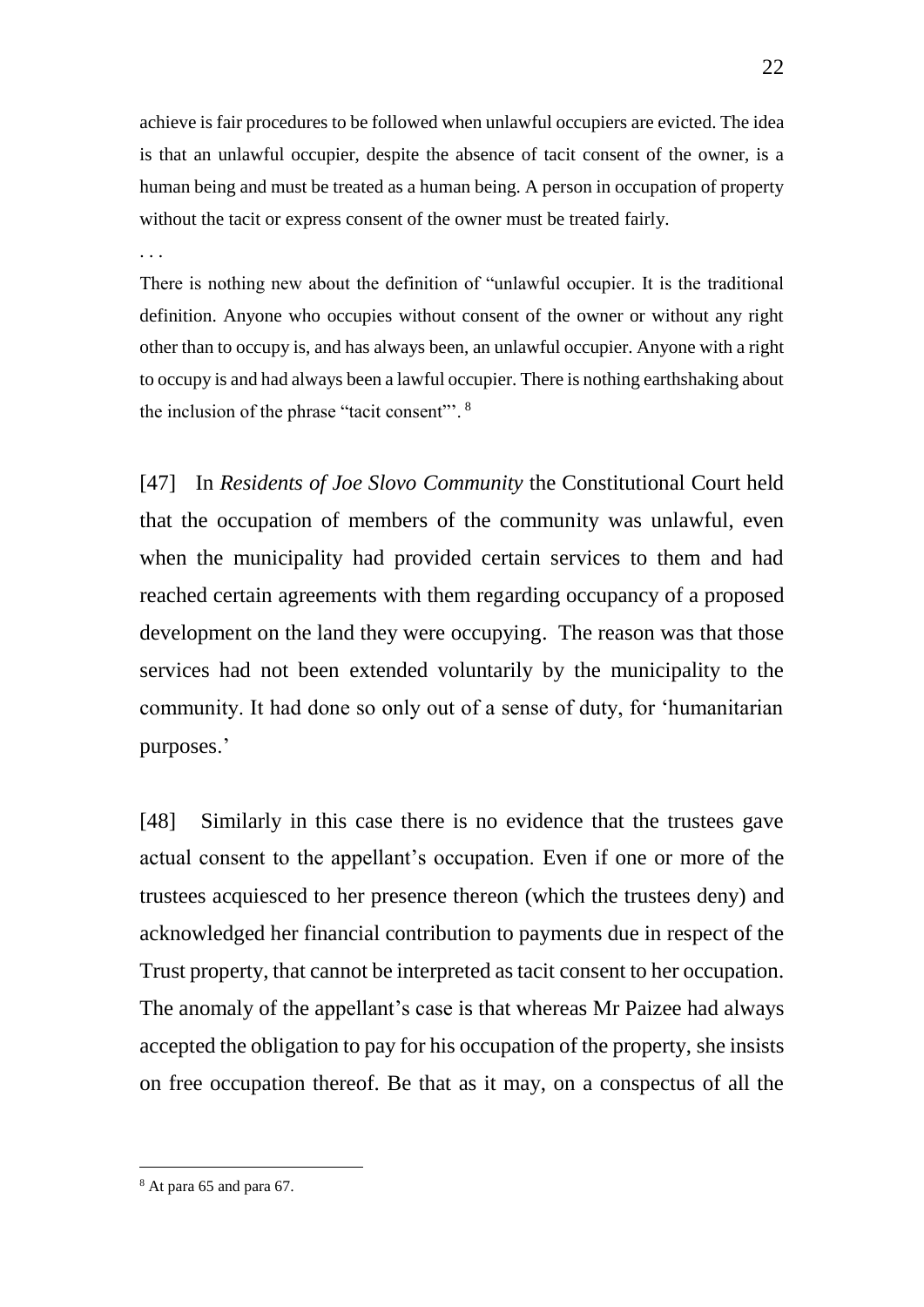evidence the appellant had no consent or any other right to occupy the trust property.

[49] The trustees therefore had no obligation to terminate any right of occupation in relation to the appellant. However, they still had a responsibility to act fairly in evicting her from the house. They had to treat her and those occupying through her with dignity. In my view they did.

[50] Approximately four months after Mr Paizee's death, on 23 February 2018, the trustees addressed the letter in which they demanded that the appellant pay R40 000 per month towards repayment of the bond over the property, the rates and utilities. The tone of the letter was conciliatory. It read:

'You are undoubtedly aware that the trust has significant monthly expenses to meet connected to the property at 56 De Wet Road. They include bond repayments and municipal accounts. If these debts are not serviced, the property is put at risk and so is the Trust and its beneficiaries.

You are presumably aware too that the trust has no other source of income with which to service the debts and the only prospect of earning any is to recover a rental from letting the property. You are in occupation of the property however, and have resisted all polite hints and requests to contribute to the monthly expenses or to vacate the property in order to make way for a paying tenant. The unfortunate result is that your occupation is a problem rather than a solution but you do have the power and the choice to change that by deciding to pay.

We now request you to make a monthly contribution of R40 000 in return for which we will offer you monthly tenancy on such further terms as may be negotiated and agreed upon in due course. If you decline this request, then we have no alternative but to give you notice to vacate the property by no later than 30 April 2018.'

It is evident from the reference to 'resist[ing] all polite hints and requests to contribute . . .' that this was not the first invitation extended to the appellant to legitimize her occupation of the property.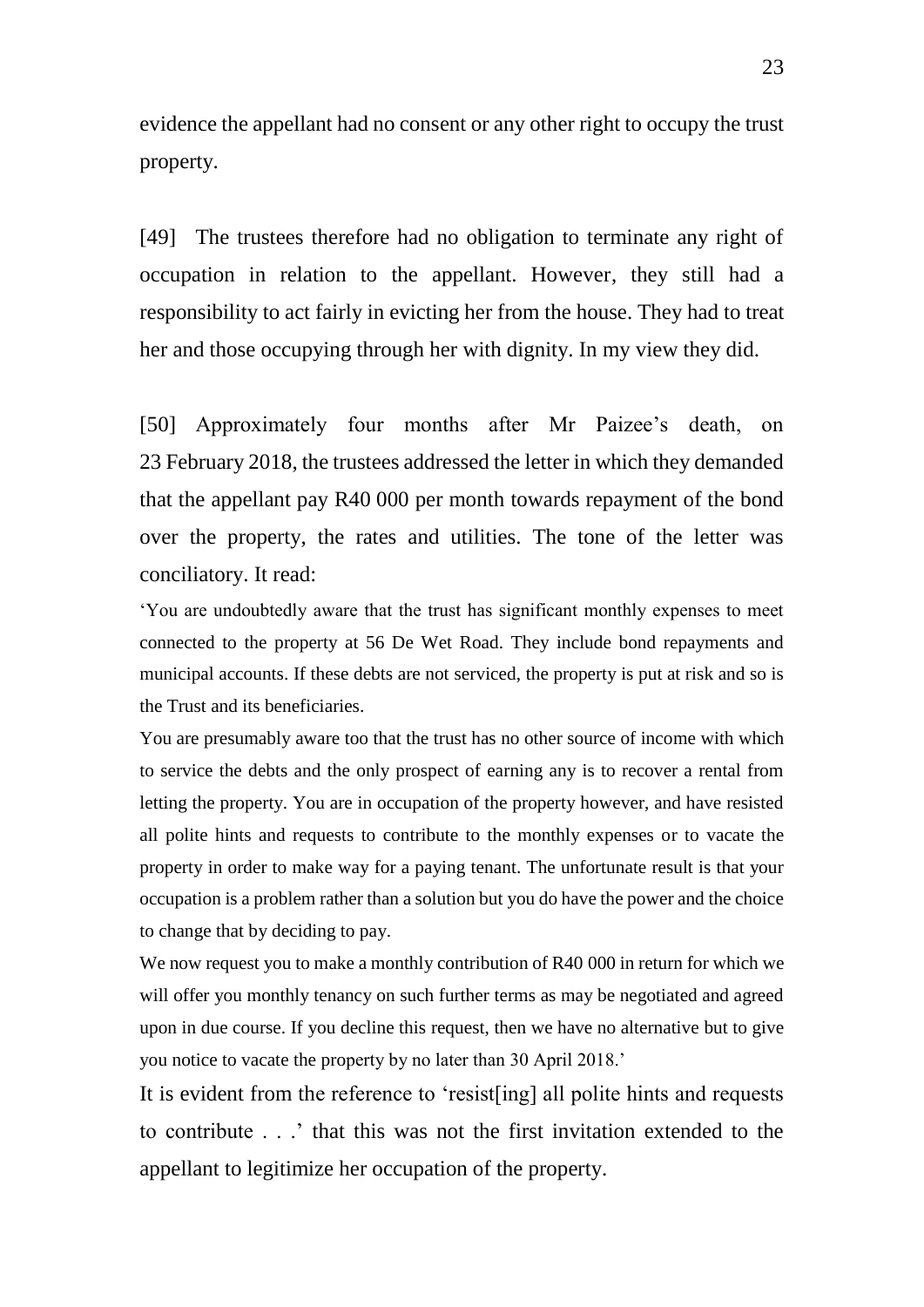[51] The trustees therefore made the appellant an offer similar, in terms, to Mr Paizee's tenancy of the property. They gave her two months to vacate the property if she was not prepared to accept the offer. When she rejected it, the trustees, in a letter dated 24 April 2018, advised her that it was most unfortunate that she had refused their offer. They advised her that in the interests of protecting the beneficiaries they were compelled to insist that she vacate the property by 30 April 2018. She still did not accept the offer.

[52] In yet another letter dated 13 August 2018 the trustees invited the appellant again to negotiate a lease. They gave her a further notice that should she not accede to the final invitation to enter into negotiations to secure a lease within 14 days or agree to voluntarily vacate the property within a fair and reasonable period, eviction proceedings would be instituted against her.

[53] The letters clearly alerted the appellant that she had no right of occupation of the property. It is difficult to understand the appellant's rejection of the invitation to live on the property on the same conditions as Mr Paizee had done. It appears that her view was that she had right to occupy the property free of any obligation because of the financial assistance she had given to Mr Paizee, including her contributions to the bond repayments, the municipal charges and premiums to the Discovery Life insurance policy. In terms of the insurance policy contract, a copy of which forms part of the record, the insurance was taken in 2011 by the Trust as the owner on the life of Mr Paizee, with a 'natural person as beneficiary'. Contrary to this objective evidence the appellant insisted that she took the insurance policy with the aim that the proceeds thereof would be utilized to settle the balance of the bond account. There is no evidence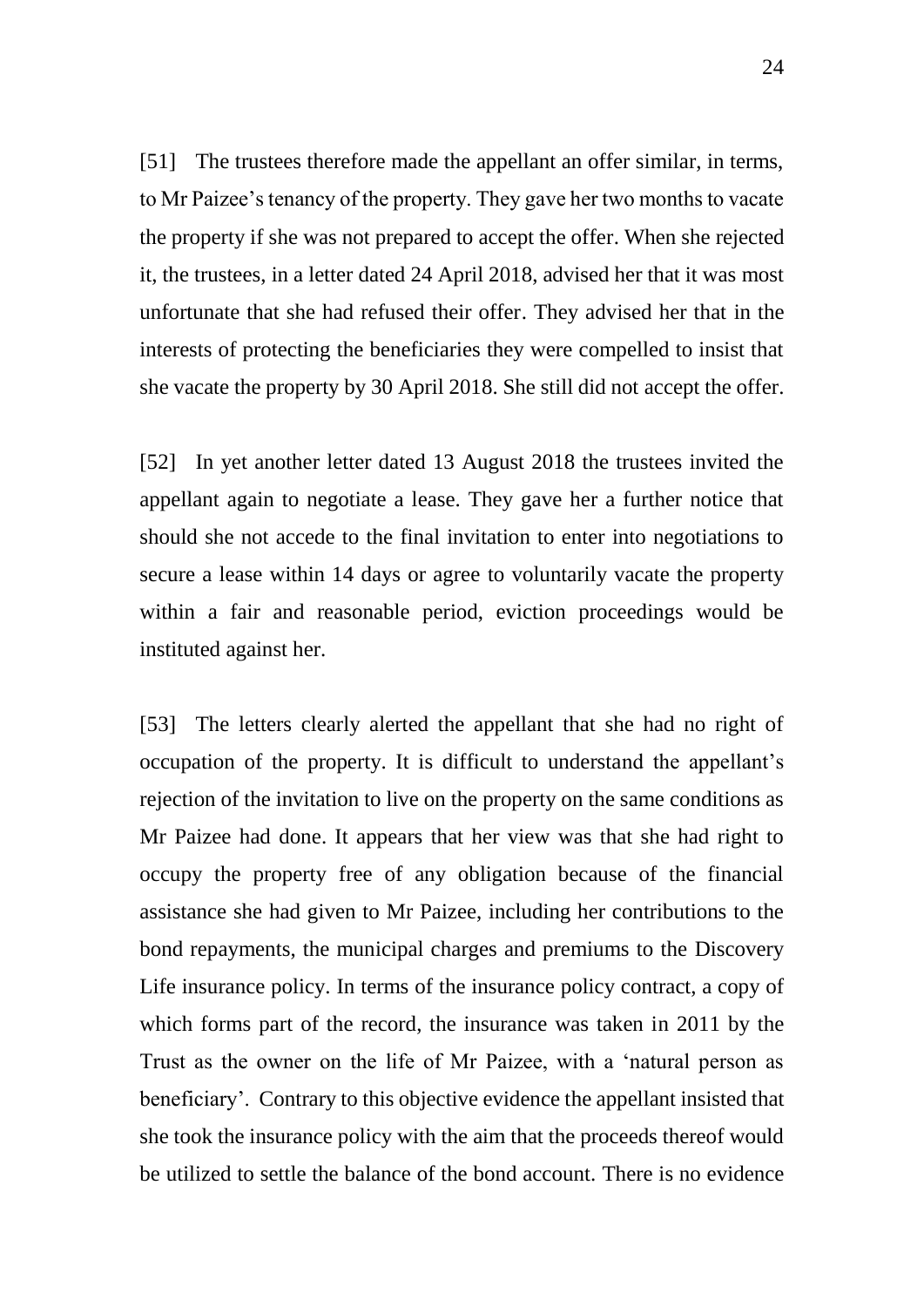however that she contested the payment of the proceeds thereof to Mr Paizee's son as the beneficiary.

[54] The appellant's reliance on settlement of the Trust property bond account from proceeds of the insurance policy is misplaced. It was common cause that after receiving the proceeds of the insurance policy (sometime during the early part of 2018, it would appear) the beneficiary, Mr Jonathan Paizee advanced a loan to the Trust for settlement of the outstanding balance on the bond and municipal accounts. As the trustees stated in their correspondence to the appellant, they still had a legal obligation to manage the affairs of the Trust responsibly, in the interests of the Trust beneficiaries. The appellant's rejection of their offer left them no choice but to evict her from the property. Any financial contributions she made in relation to the Trust property or to the insurance premiums did not entitle her to a right to live in the house.

[55] With regard to the non-joinder the appellant's mother and Ms Gunta, it is significant, as a starting point, that the defence is not raised by the alleged interested parties. In the founding papers the trustees alleged only that the appellant's parents might be residing with her as their property had been rented out. They previously lived on their own in the Waterkant suburb of Cape Town and came to live with the appellant after Mr Paizee's death. The appellant's father had since died. Given that the appellant's mother occupied the property through an unlawful occupier she too were in unlawful occupation. The appellant accepted that the trustees were entitled to evict the appellant and those who occupied the property through her. In the circumstances the notice by the trustees to those occupying the property through the appellant was reasonable. Counsel for the trustees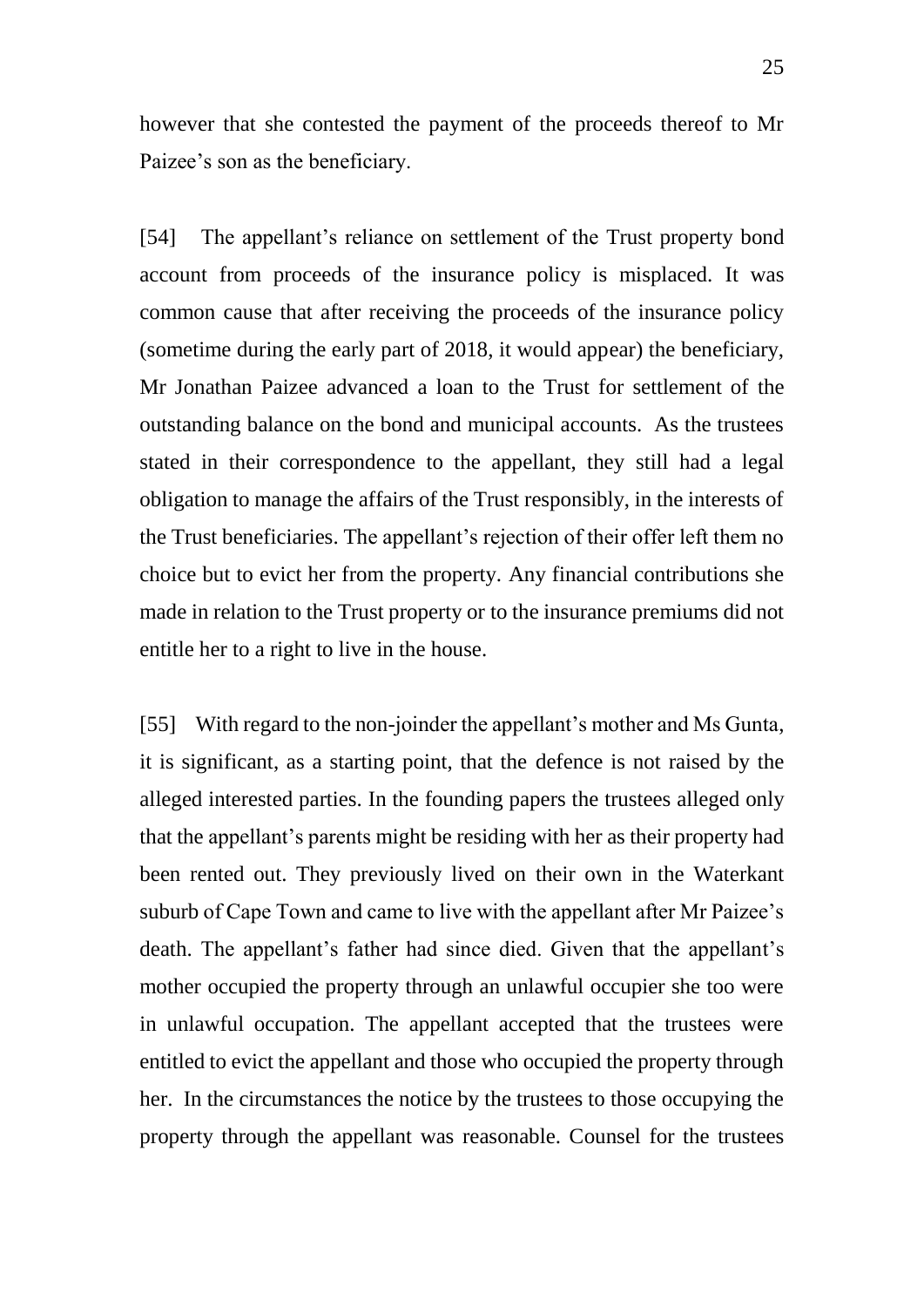confirmed that there was no intention to evict Ms Gunta who has lived on the property with the Paizee family for decades.

[56] In *Residents of Joe Slovo Community* the Constitutional Court highlighted that the fairness required in the eviction of unlawful occupiers is not the only factor stipulated in the Act. The Act also recognizes the right of the landowners to apply to a court for an eviction order 'in appropriate circumstances'. In my view an eviction order was just and equitable in this case. The appellant was not destitute. The Mongoose Rock Trust of which she was a beneficiary, was a registered owner of three sectional title property units. The home of the appellant's parent was occupied on lease. I find no reason why the appellant and her mother would not be able to secure alternative accommodation.

[57] For these reasons I would have dismissed the appeal with costs.

N DAMBUZA JUDGE OF APPEAL

\_\_\_\_\_\_\_\_\_\_\_\_\_\_\_\_\_\_\_\_\_\_\_\_\_\_\_\_\_